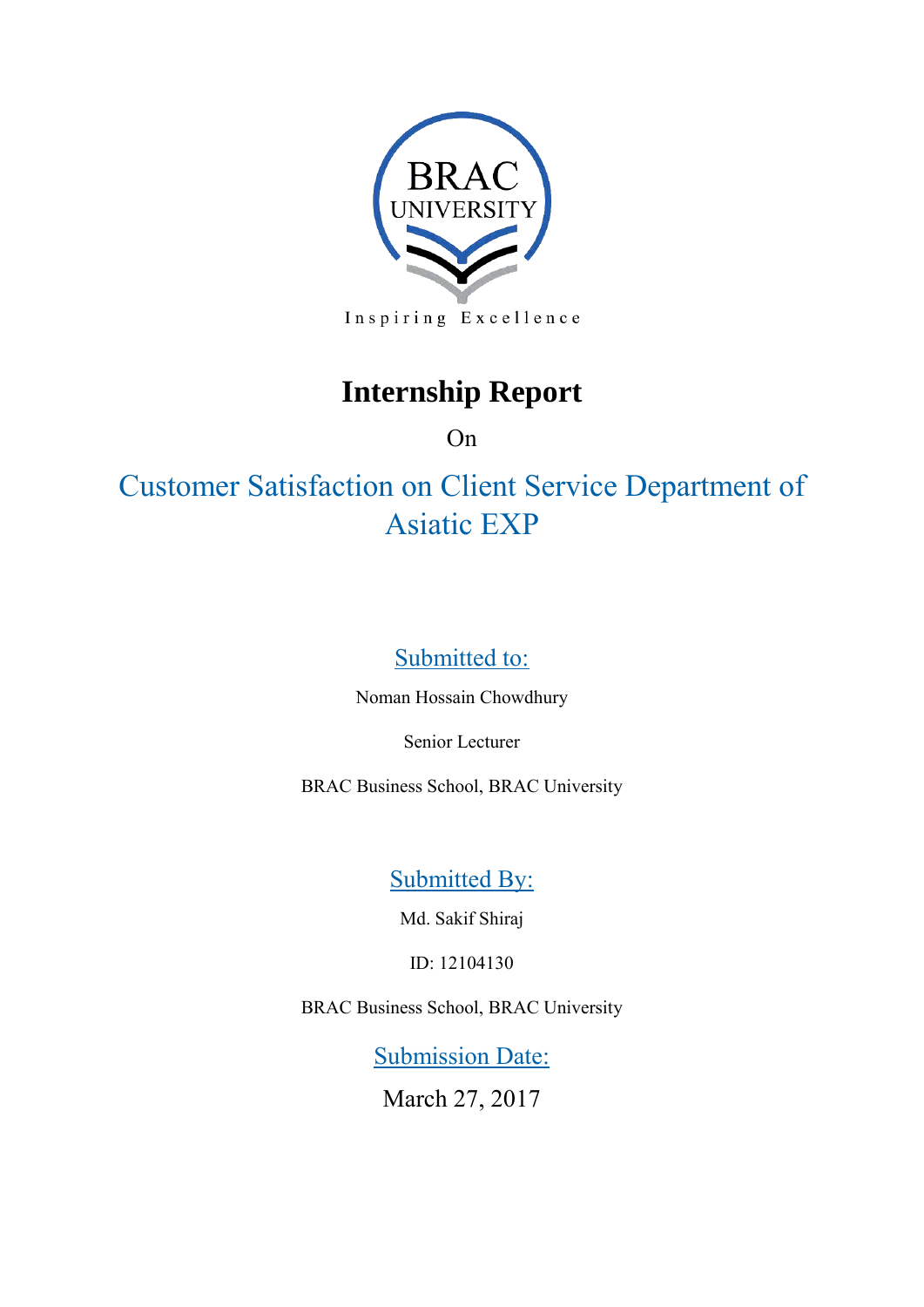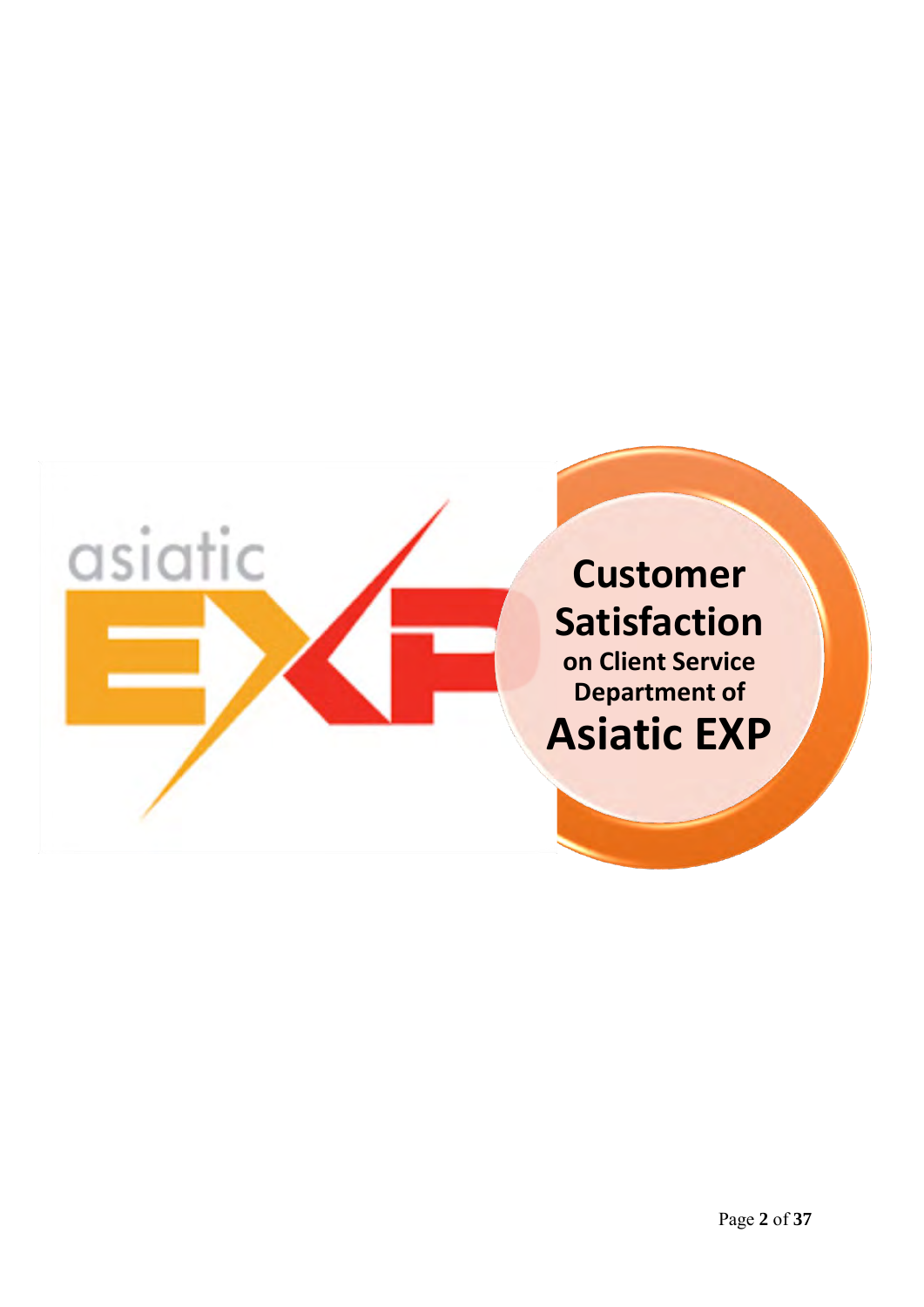# Letter of Transmittal

27<sup>th</sup> March, 2017 Noman Hossain Chowdhury Senior Lecturer BRAC Business School BRAC University

**Subject: Submission of Internship Report.** 

Dear Sir,

With great pleasure, I am presenting my internship report on the topic "**Customer Satisfaction on Client Service Department of Asiatic EXP**". In preparing this report, I have followed your instructions and guidelines as well as those given by my company's supervisor.

The report has been completed by the involvements I have attained during the internship period at Asiatic EXP. I hope they will be quite helpful to enlighten my future career and knowledge as well. I hope this report to be informative as well as comprehensive.

I express my special thankfulness to you for dedicating your valuable time, expert guidance and support. I have tried my best to complete the report properly as much as possible. I shall be pleased to answer any sort of question you may have regarding this report.

Sincerely, Md. Sakif Shiraj ID: 12104130 BRAC Business School, BRAC University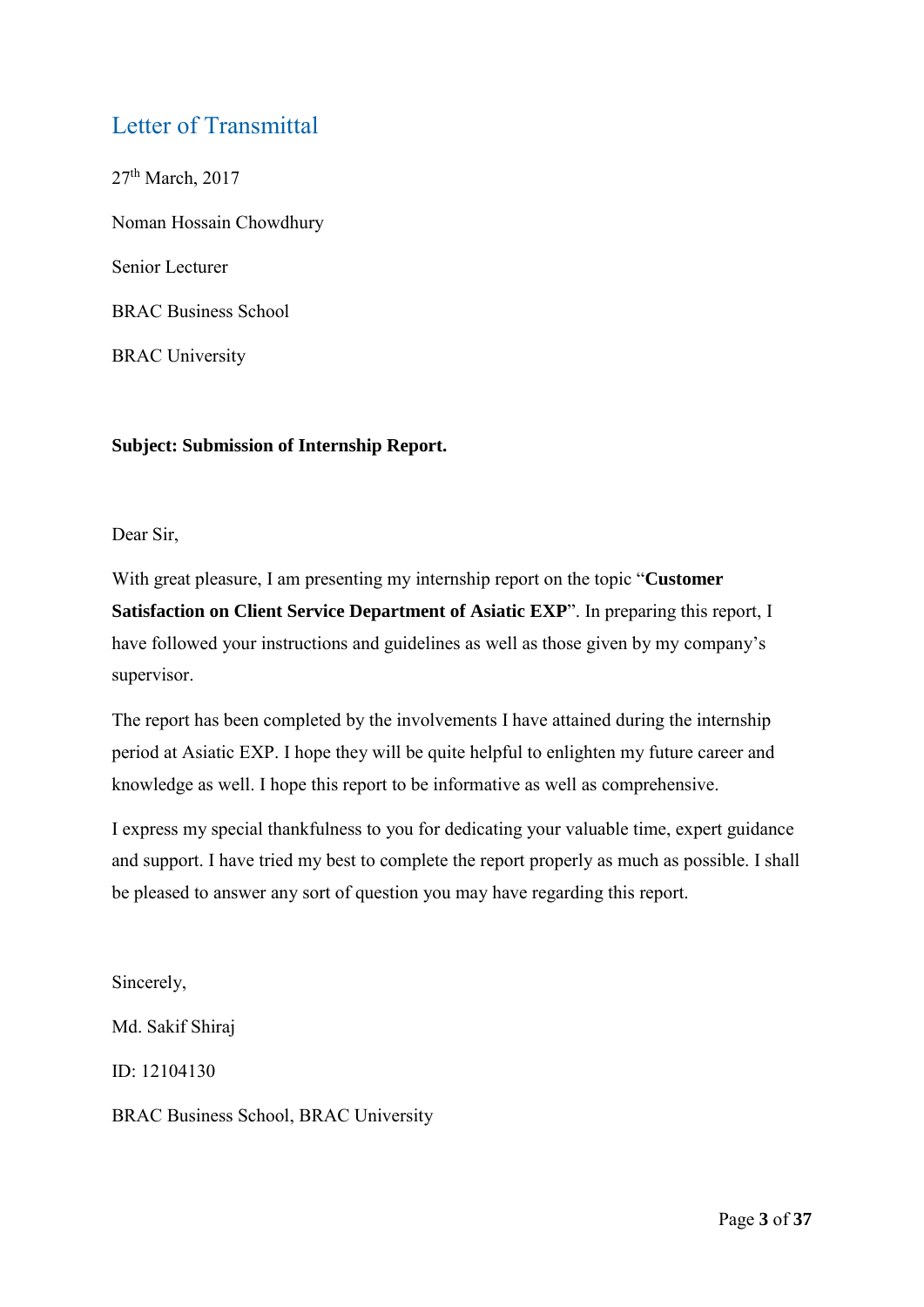# **Table of Contents**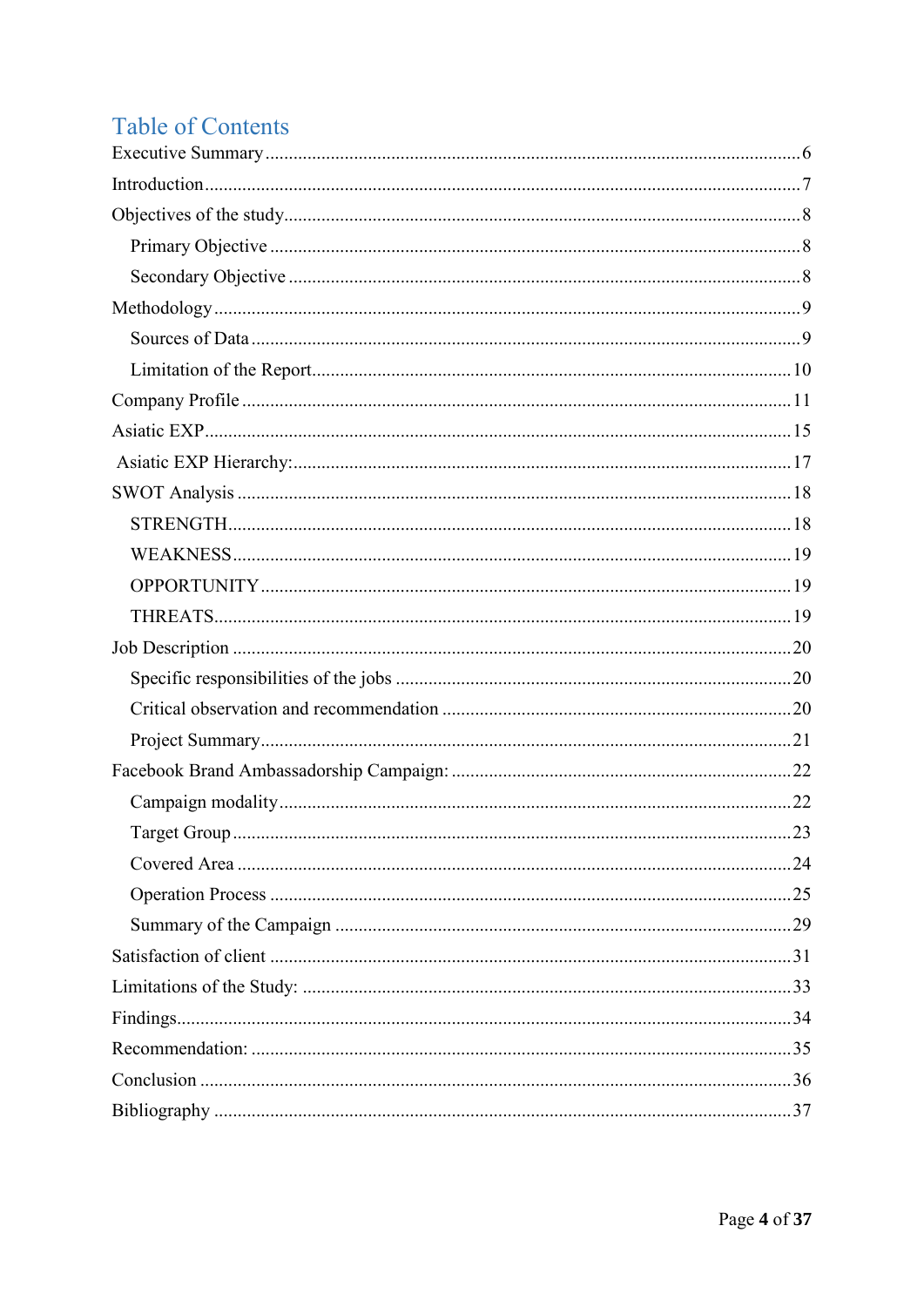# Table of Figures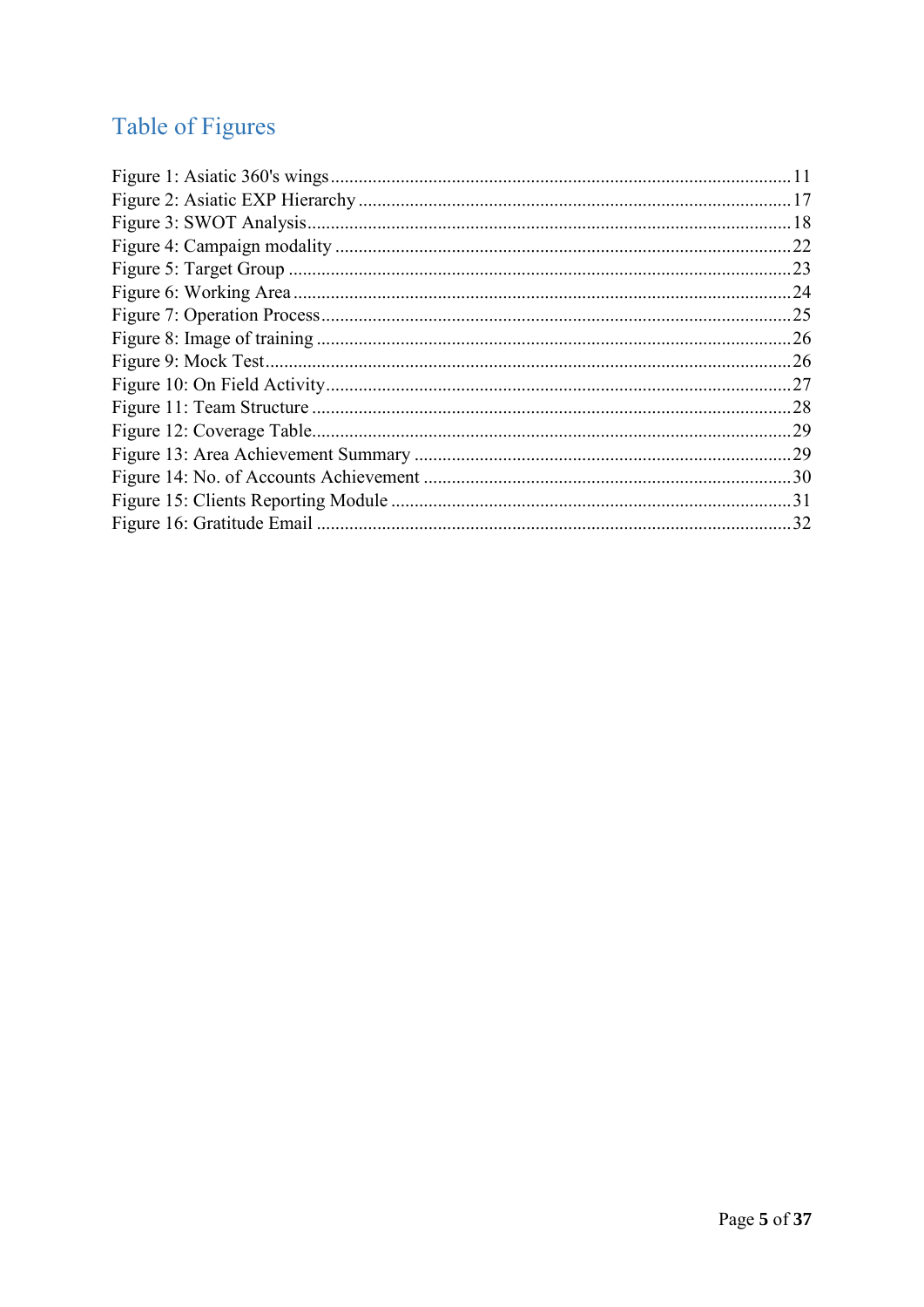# <span id="page-5-0"></span>Executive Summary

Being sufficiently lucky to be an intern of the Client service department of the greatest BTL Marketing organization in the country, Asiatic Experiential Marketing Limited (Asiatic EXP). I could see transition which is happening in the marketing communications arena directly.

In my internship period, I learned about the BTL marketing practically. A campaign named *Facebook Brand Ambassadorship* was the arena where I worked and learned.

The client (Facebook) was asked for opening new Facebook accounts for all, even in the remotest area of the country. Our job was to find the right target group and educate them about Facebook and let them know how to use Facebook. By doing this properly we had to make sure the satisfaction of the client at the end of the campaign.

In this whole campaign, I had learned a lot of practical works that, how an organization works and how to make the client satisfied. I used my academic knowledge which I got from my university courses in time to time.

In this report the whole works and my learning is being demonstrate.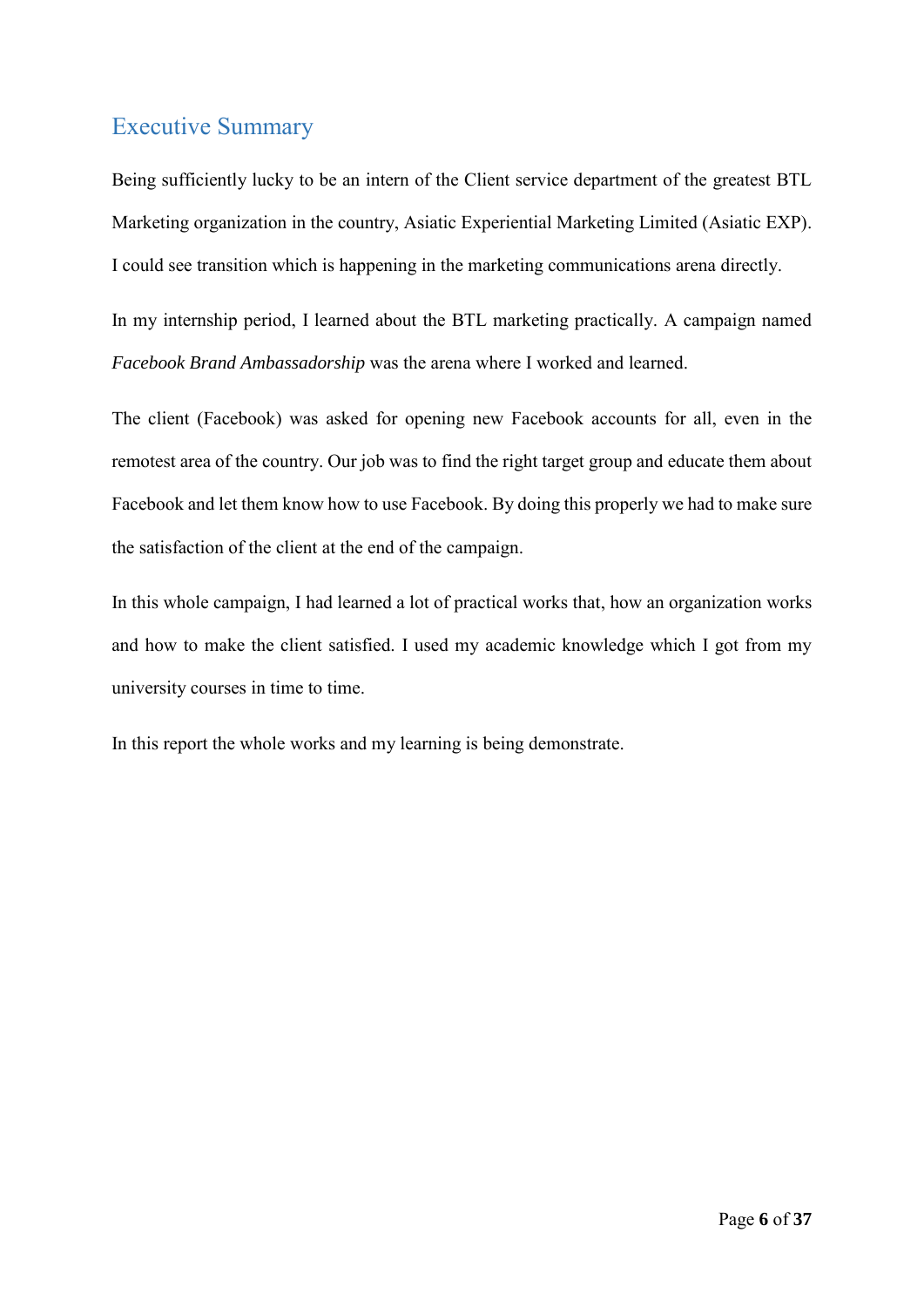# <span id="page-6-0"></span>Introduction

In today's world, the human behavior is changing so rapidly. And the ordinary correspondence forms getting to be distinctly soaked, it has turned out to be increasingly fundamental to locate the correct target group at the place they visit the most.

Asiatic Experiential Marketing Limited (Asiatic EXP), one of the major revenue generating wings of Asiatic 3Sixty, is the pioneer in the BTL marketing portion in the nation and till date standing out from the front. Notwithstanding, so as to manage the changing framework as expressed over, the procedures of the business thing is likewise evolving.

Being an intern of this incredible institute, I was sufficiently lucky to witness the changing procedure direct. I learn a lot of real life practical knowledge about how an organization work and the real life procedure of the BTL marketing segment.

In Asiatic EXP, I worked in the client service department where I had to deal with the customer satisfaction segment. I worked on the project named *Facebook Brand Ambassadorship Campaign.* Here I used my academic knowledge I got from my university courses to do the real life practical works.

I have tried to demonstrate the present scenario of the Activation campaign in BTL marketing arena with the most important part: Customer Satisfiction.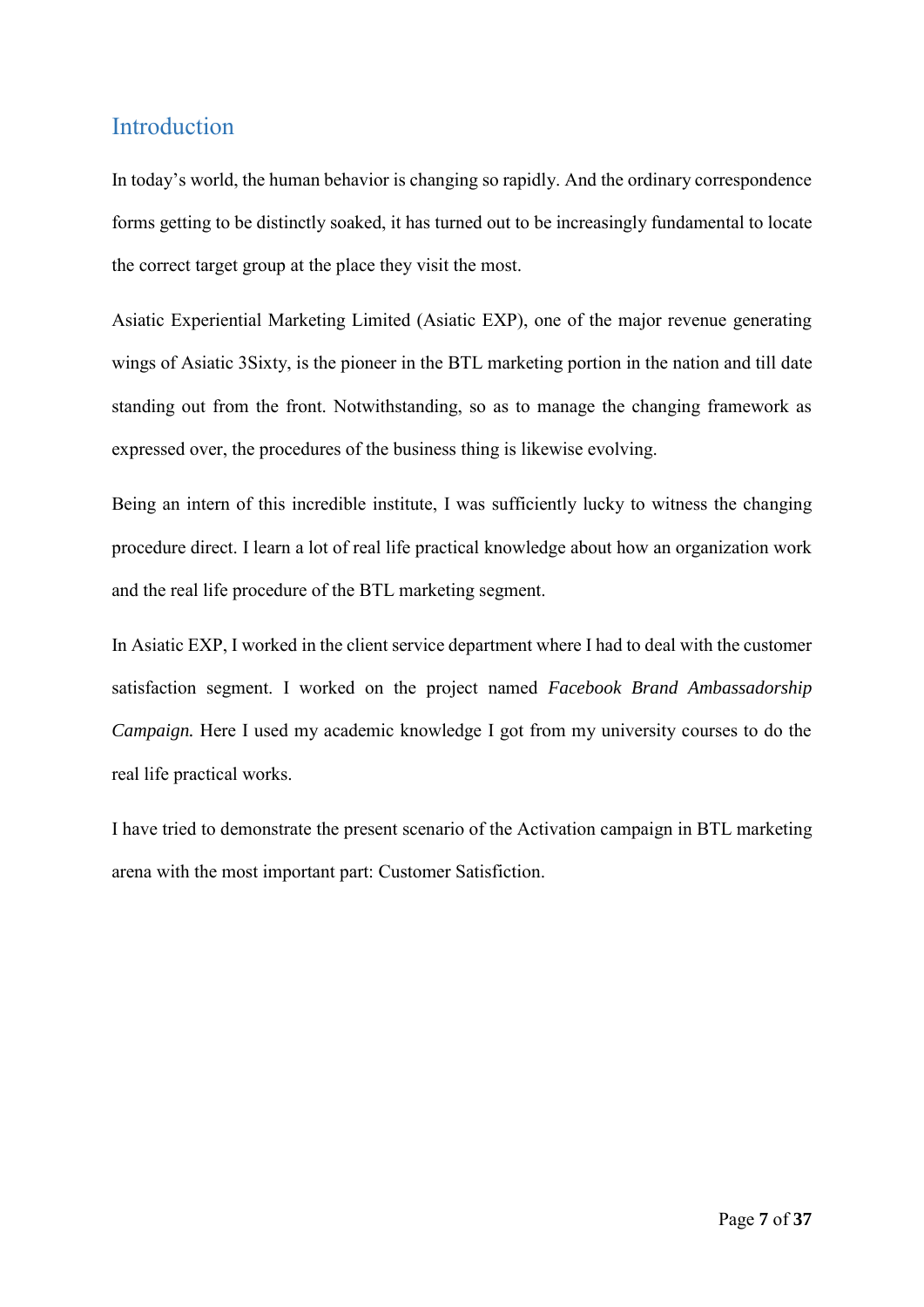# <span id="page-7-0"></span>Objectives of the study

# <span id="page-7-1"></span>Primary Objective

The primary objective of this report is to use the theoretical concepts of Marketing in practice which I have achieved through my studies from all courses as it is a requirement of BBA program of BRAC Business School.

# <span id="page-7-2"></span>Secondary Objective

- $\bullet$  To meet the terms with the entire business procedures
- To formulate a bridge between the theories and practical procedures of product distribution and operation.
- To be aware of the terms of marketing that has been taught in the BRAC University
- To gain practical experiences and view the application of theoretical knowledge in the real life.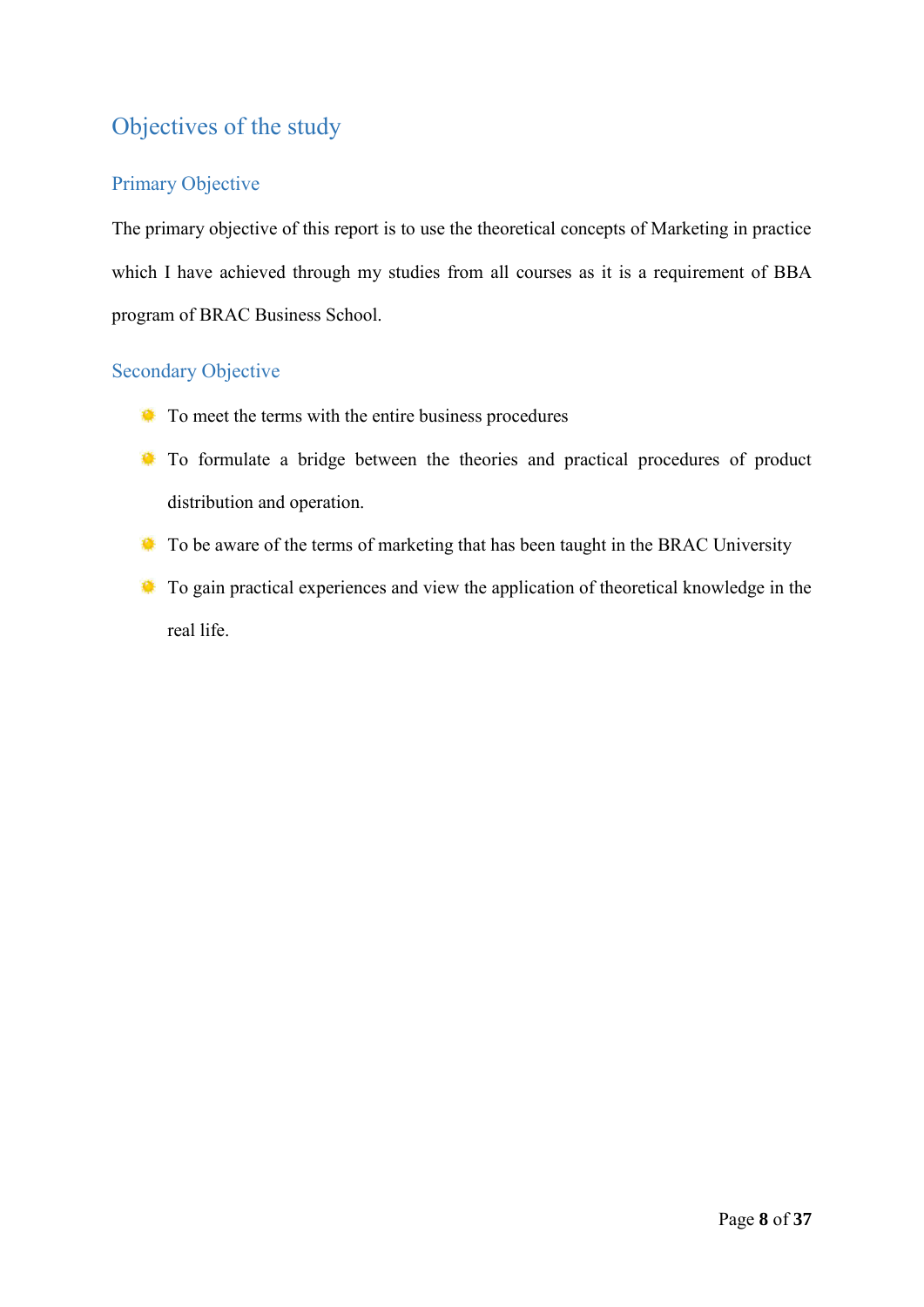# <span id="page-8-0"></span>Methodology

This report has been prepared on the basis of experience gathered during the period of internship. At first the topic and research objectives were selected and I collected data regarding the report.

## <span id="page-8-1"></span>Sources of Data

Sources of data were collected through two segments. I) Primary and ii) Secondary Data

### **Primary Sources of data were**

- 稳 Practical desk work
- 虄 Conversation with the employees
- ۰ Conversation with the clients
- ۰ Appropriate file study as provided by the concern
- ۰ Personal experience gained by visiting & working with different people

## **Secondary Sources of data were**

- Ø. Annual reports of ASIATIC EXP
- ۰ Different "Procedure Manual" published by the ASIATIC EXP
- ۰ Publications obtained from different libraries and from the internet.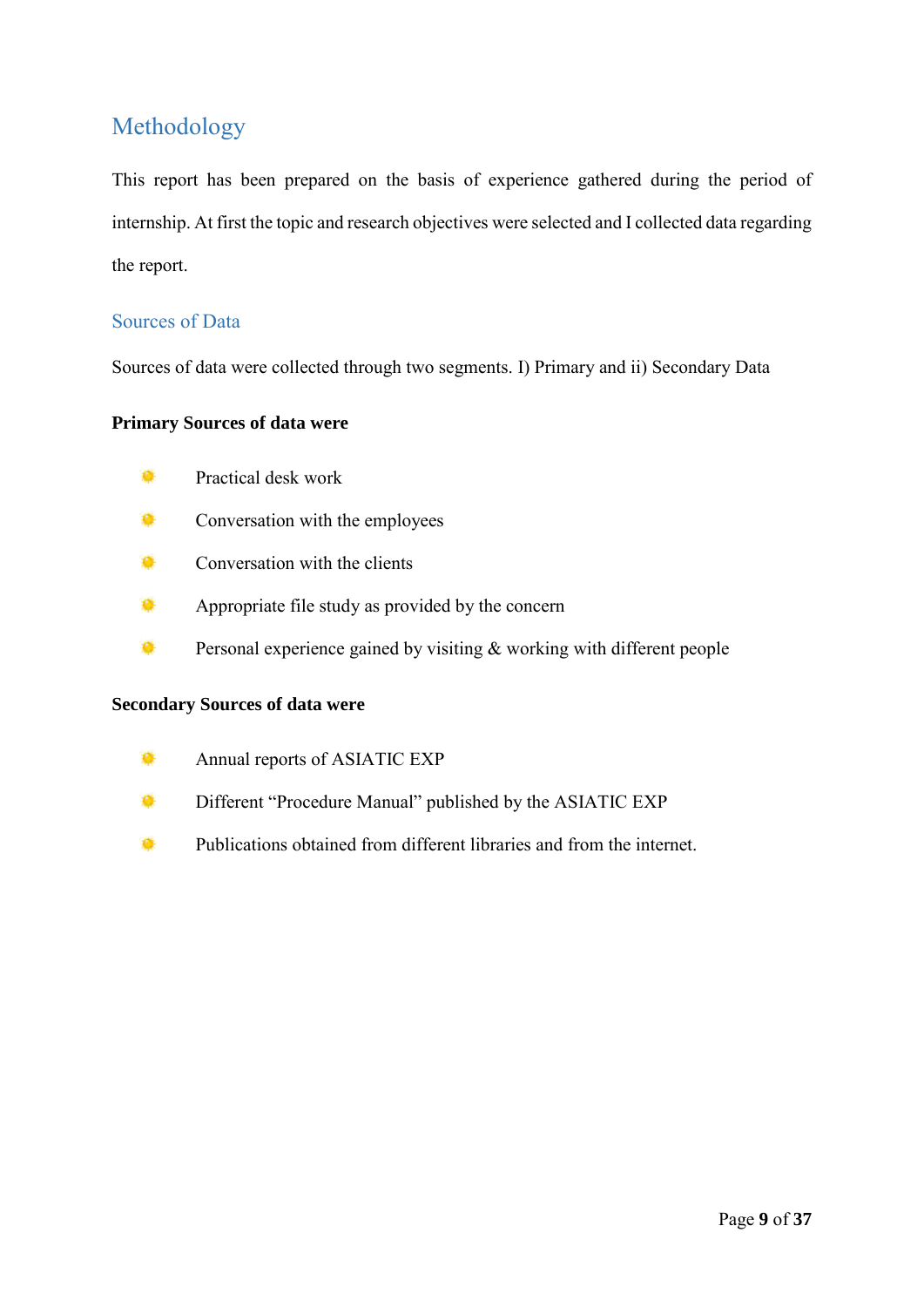# <span id="page-9-0"></span>Limitation of the Report

During preparing the report I had to face some problems and those problems were:

One of the major limitations is the shortage of internship period. Since three months (12 week) is not enough to know everything of a department I could not apply all my theoretical knowledge. The data and information related to the topic was not easily available. Supply of more practical and up to date data was another shortcoming. Many employees have not been interviewed as they are whole day busy with their Works.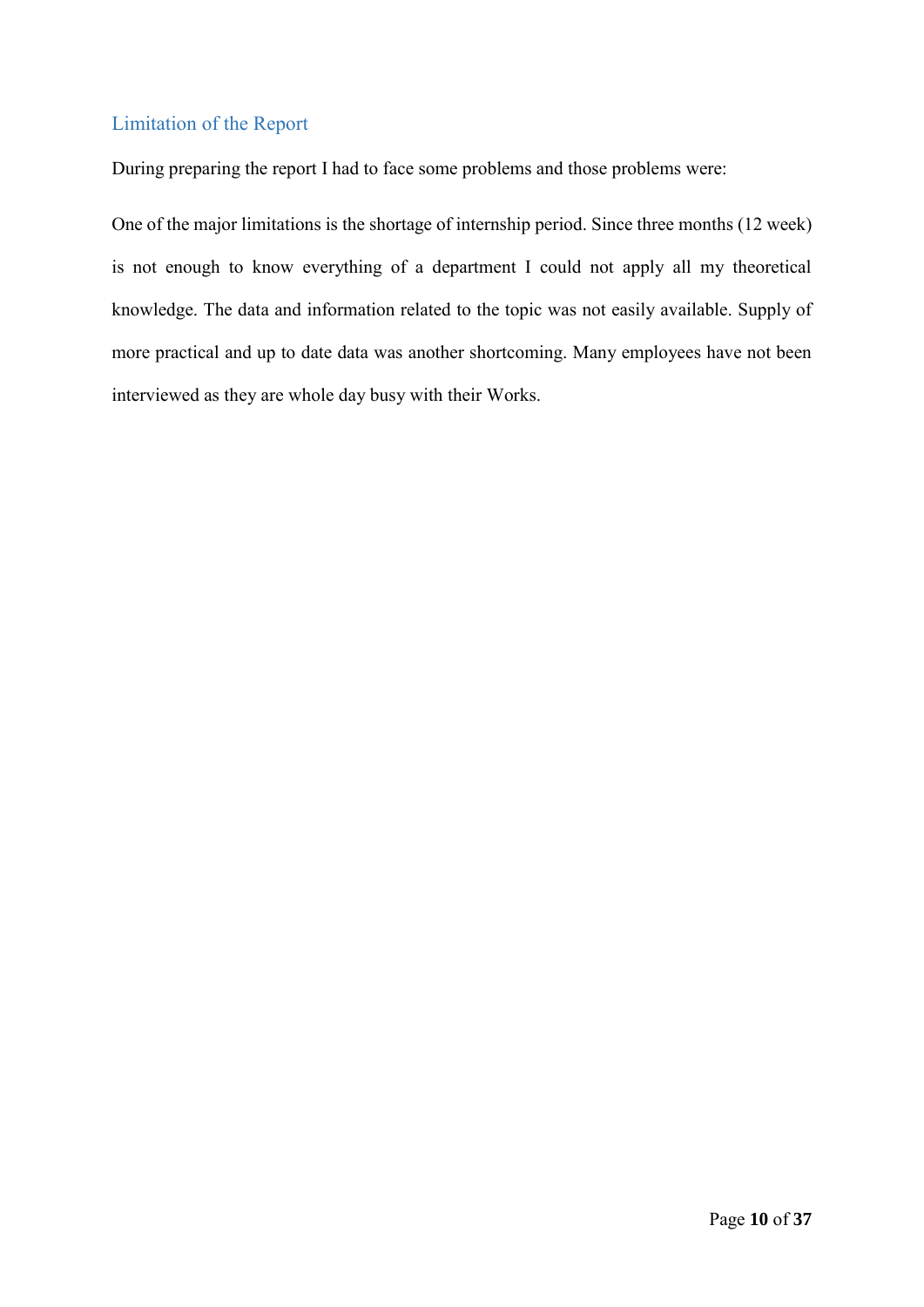# <span id="page-10-0"></span>Company Profile



#### *Figure 1: Asiatic 360's wings*

<span id="page-10-1"></span>Asiatic started their journey in March 15th, 1966. On that time it was named as East Asiatic. It started servicing the generic business in absence of brands. In 1967, East Asiatic renamed themselves as Asiatic 3Sixty. In the later years of it's of their operation Asiatic 3Sixty became one of the largest total marketing communication group in Bangladesh. Asiatic 3Sixty Offered 360 degree marketing solution to its multinational and local clients.

In 1996, Asiatic built international partnership with J. Walter Thompson. Later in 2005, the agency was "re-lunched" by dropping the J. Walter Thompson in exchange for JWT. As being a part of the JWT family, oldest advertising agency in the world, it has pioneered many of the advertising innovation in Bangladesh. JWT the fourth largest marketing communication agency in the world which has nearly 10000 employees in more than 200 offices in over 90 countries, serving over 1200 clients. Basically this attachment transformed the marketing communication wing of Asiatic 3sixty and renamed it to Asiatic JWT.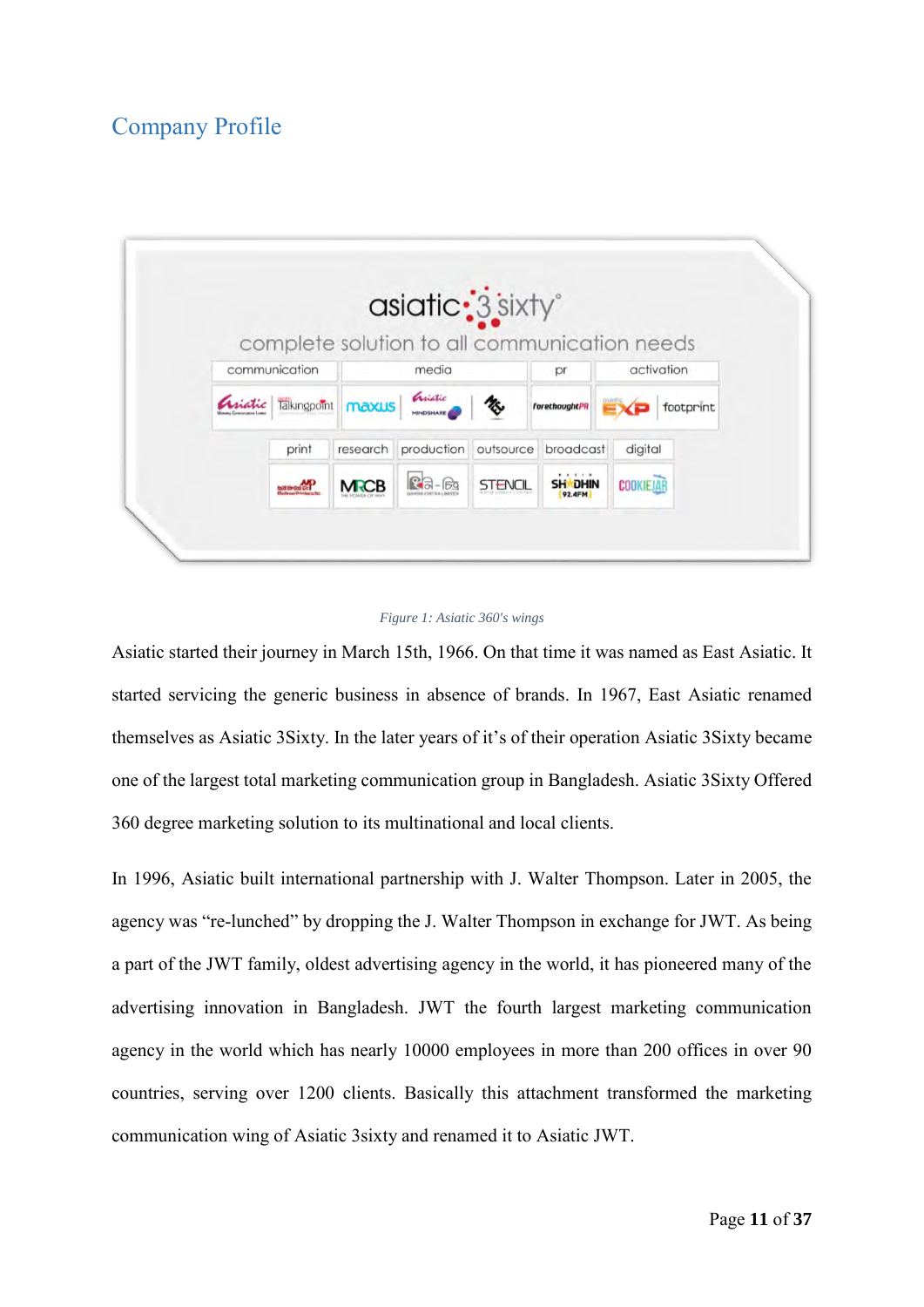The group is included 14 wings that encourage their customers with administrations, for example, communication, experiential marketing, public relations, audio-visual productions, research, media buying, printing, outsourcing, broadcasting and digital marketing.

Altogether, the Asiatic 3sixty gathering right now utilizes 875 people in the majority of its wings and has the pleasure of being a standout amongst the most preferred manager in the country.

The wings of the group are expressed by the diverse branches of showcasing in the following page.

### **COMMUNICATION**

Asiatic Marketing Communications Limited & Asiatic Talking Point Communications Limited are the top ATL marketing communication wings in the country, helping the clients with all their ATL communication needs. From print ads, billboards to posters & booklets, these two firms remain steadfast on conveying the best inventive that the business brings to the table

### **EXPERIENTIAL MARKETING**

Experiential Marketing is a generally new term in Marketing in our nation, as well as on the whole world; and Asiatic group has the pleasure of being the pioneer in such manner. This specific field of marketing was previously recognized independently as Events, Activations and other BTL previously campaign. For filling this need and giving the customers what they look for Asiatic Experiential Marketing Ltd. (Asiatic EXP), previously known as Asiatic Events Marketing Ltd. and Asiatic Footprints offer their advancement in making important encounters while inserting the brand estimations of brands.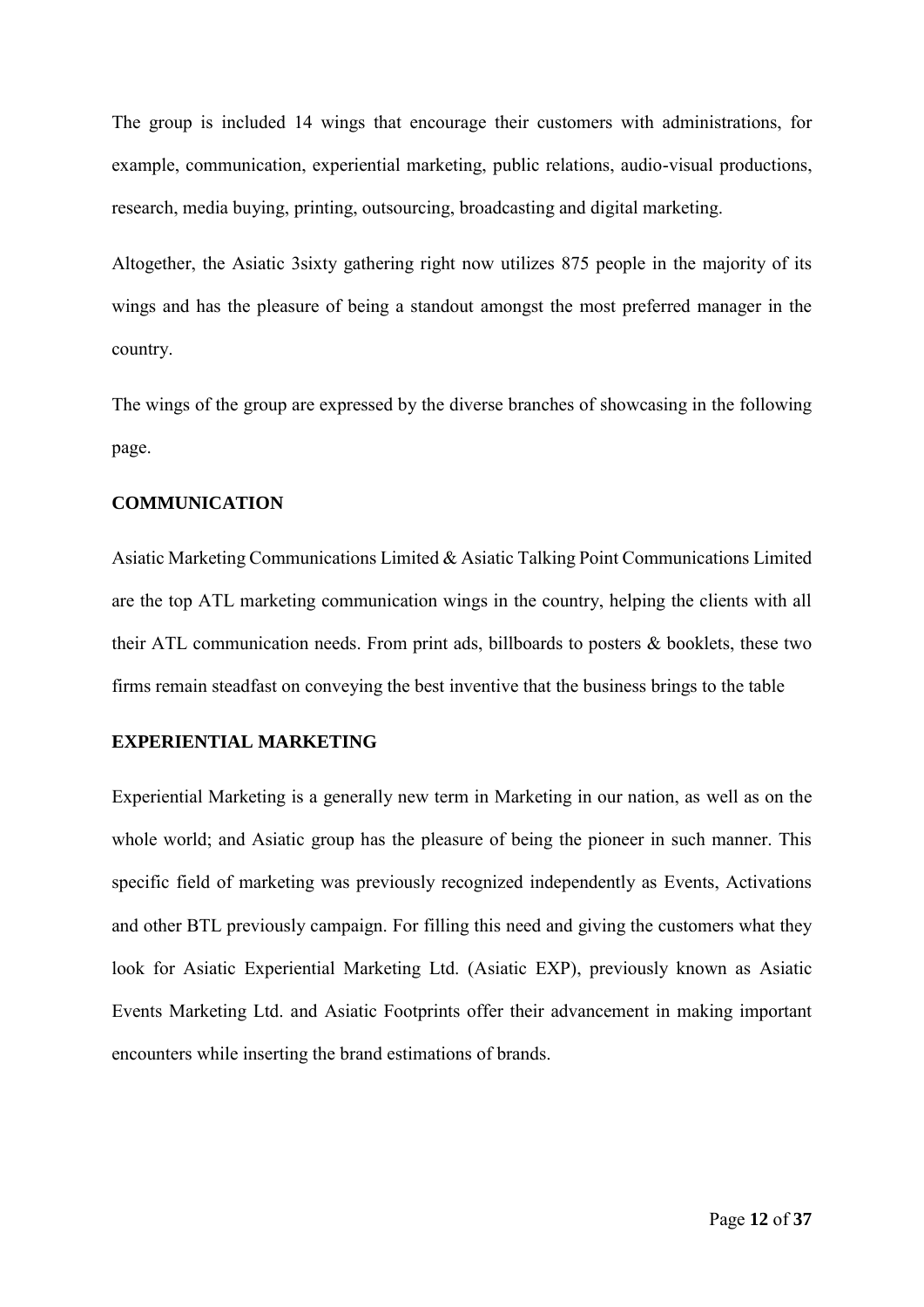#### **MEDIA PLANNING**

Maxus, Mindshare and MEC, three wings that are prominently known as "Group M" inside the Asiatic ecosystem offers one basic capacity to their customers Media buying. The Group M firms offer the most ideal media real estate at the most ideal cost for their customers in today's to a great degree unstable and saturated media jungle.

#### **PUBLIC RELATIONS**

To make sure that the correct message is being passed on to the right group of audience at the right time through the correct media is essential for any advertising success, however there is another component that ensure that success is *public relations*. Building contacts with personalities that may influence the result of any project is fundamental and it is conveyed to the customers of Asiatic by the groups public relations wing Forethought PR.

### **PRINTING**

Moitri Printers Limited is the best printing solution for the printing industry of the country. It has the best printing solution with the most trained personnel which helps client to get the best printing experiences.

### **RESEARCH**

Research helps business to find the right target audience in right time and for the right product. MRC-Mode offers the latest analysis in the marketing scenario to the clients as per their requirements.

#### **AUDIO-VISUAL PRODUCTION**

Ddhoni-chitra, is the AV Production wing of Asiatic 360 who provide best AV production for its clients on the field. Meeting the international broadcasting standards is the mission of Asiatic Ddhoni-chitra.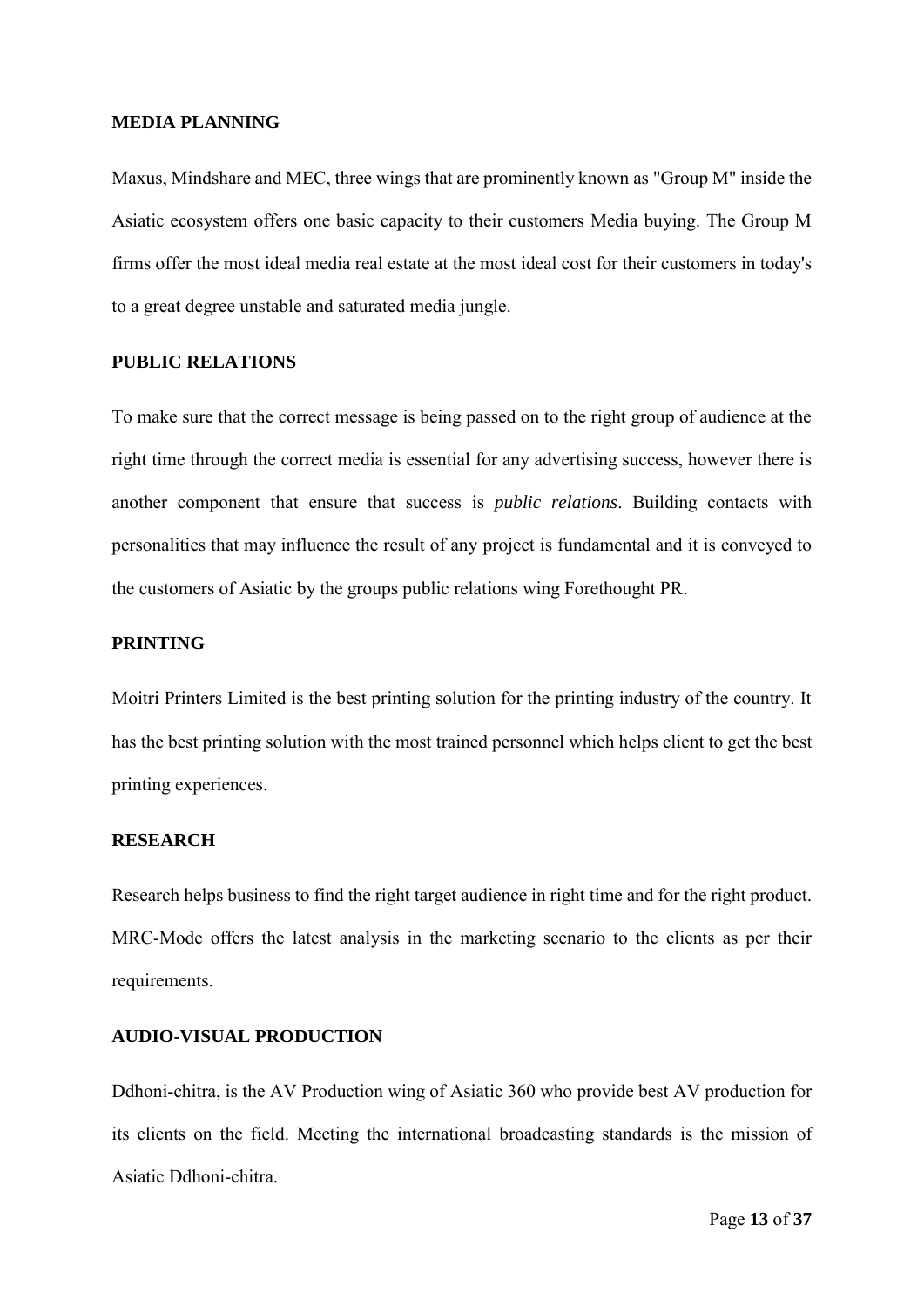#### **OUTSOURCING**

For outsourcing clients, Stencil Bangladesh Ltd is the solution from Asiatic 360. Stencil Bangladesh Ltd is a member of Bangladesh German Chamber of Commerce & Industries who provides clipping path, image masking, shadow & reflection, image editing, raster to vector and other vast range of services to international clients.

#### **BROADCAST**

In the field of broadcasting Asiatic 360 has Radio Shadhin 92.4FM. This is the second largest radio station of the country. Soon Radio Shadhin 92.4FM is going to be the giant in the industry of broadcasting of Bangladesh.

### **DIGITAL MARKETING**:

This is the time of digital marketing. For digital marketing solution Asiatic 360 has Cookie Jar. This is one of the best digital marketing agency of the country who provides all kinds of digital marketing solutions to its client.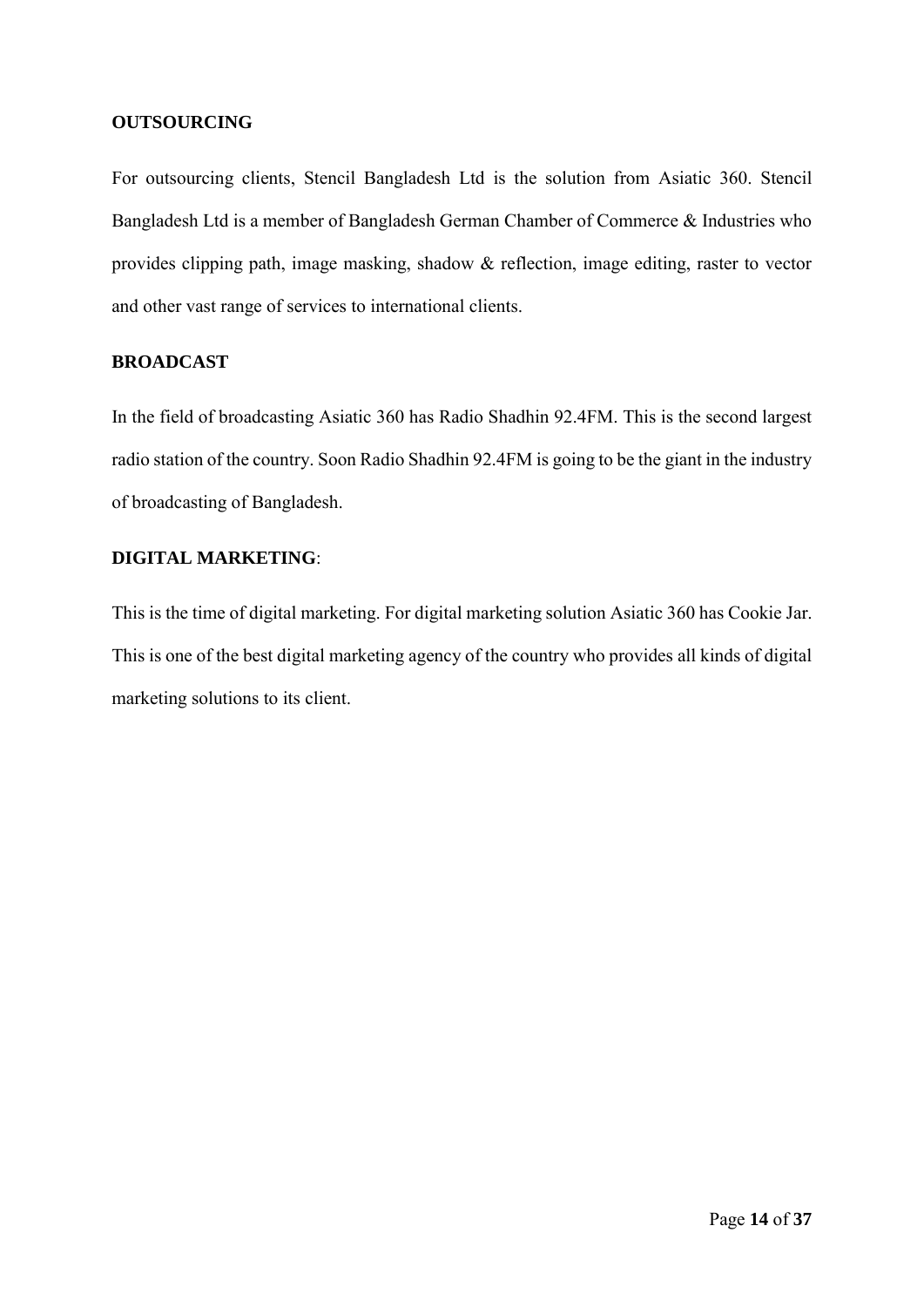

# <span id="page-14-0"></span>Asiatic EXP

To create priceless moments, Asiatic Experiential Marketing Limited (Asiatic EXP) promotes passionate ideas. *Living Ideas* is the key concept of Asiatic EXP. They create moments to changes customers' perception, to touches the lives of people. Shaping consumers' thought regarding the brand and building brand equity is done through giving all these experiences notwithstanding, a brand is something what people say in regards to it and the experience that people get.

At the core of these passionate moments, lies the enthusiasm of a self-motivated team that has embedded ROI (Relationship-Ownership-Innovation) in its value system.

Asiatic EXP is related with mega international events not only to arrange them but rather to give them new dimension. A Guinness World Record represents the exactness and extent of their executions.

Asiatic EXP have been breaking clutter to facilitate sustainable brand growth for almost two decades. Whether exhibiting cultural features or igniting loving moment of patriotism or carrying internet/digital services to new set of customers.

Asiatic EXP, previously known as Asiatic Events Marketing Limited (AEML) offers versatile BTL marketing solutions and proved themselves to be the best in the business, serving the corporate giants notably- Grameenphone, Facebook, British American Tobacco Bangladesh, Unilever Bangladesh, PepsiCo, Nestle Bangladesh, Standard Chartered Bank Bangladesh, Suzuki Motors Bangladesh, Uttara Motors Bangladesh, HSBC Bangladesh amongst many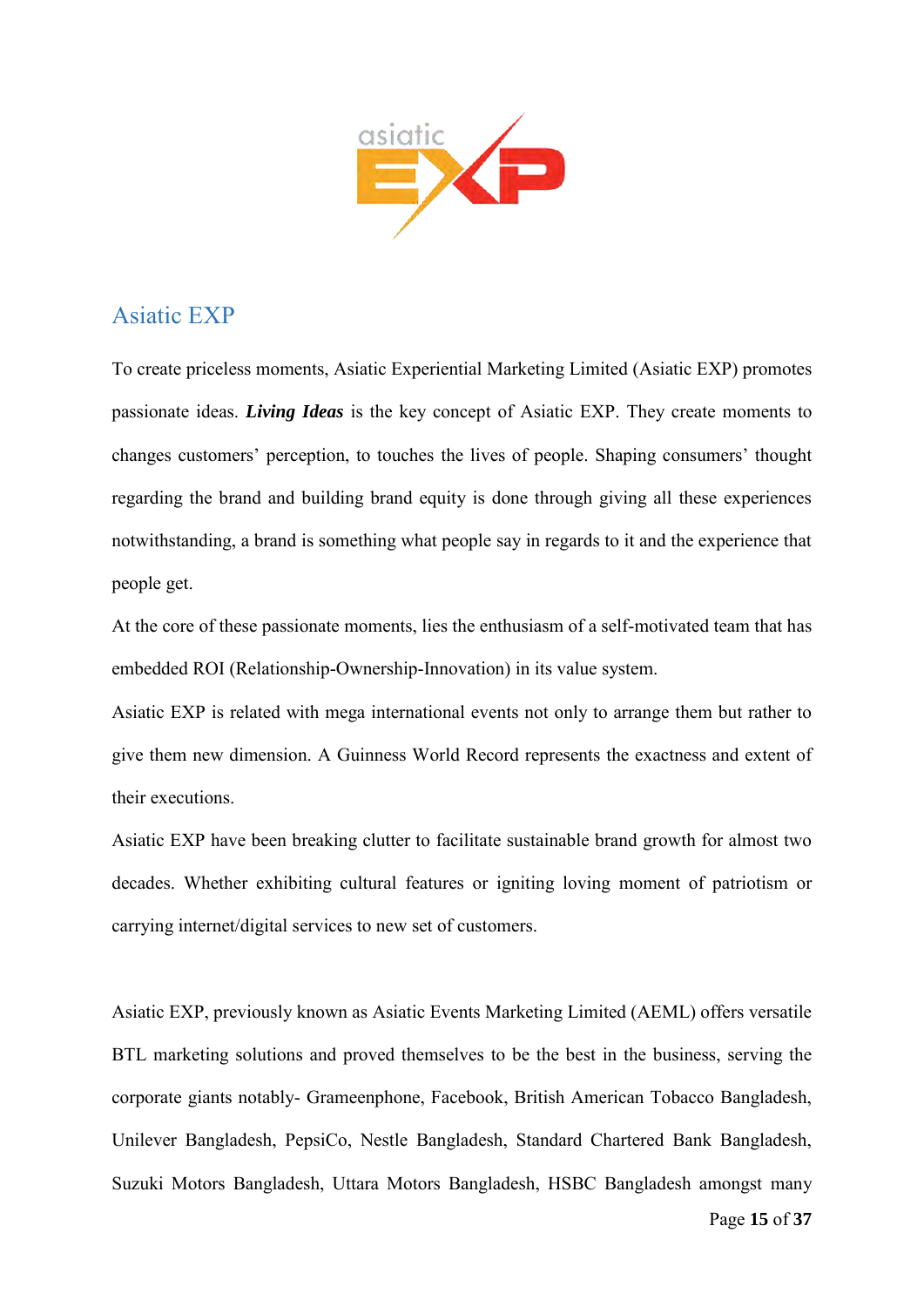more. Besides, Asiatic EXP has the pleasure of working with Sweden Embassy, United Nation affiliates as UNDP and UNICEF; Embassy affiliates as USAID & UKAID; and the Government of Peoples Republic of Bangladesh apart from the business entities.

Asiatic EXP has the honor of being the only agency in the country to have a Guinness World Record for their "Lakho Konthe Shonar Bangla" campaign and notably the most awarded agency by Bangladesh Brand Forum.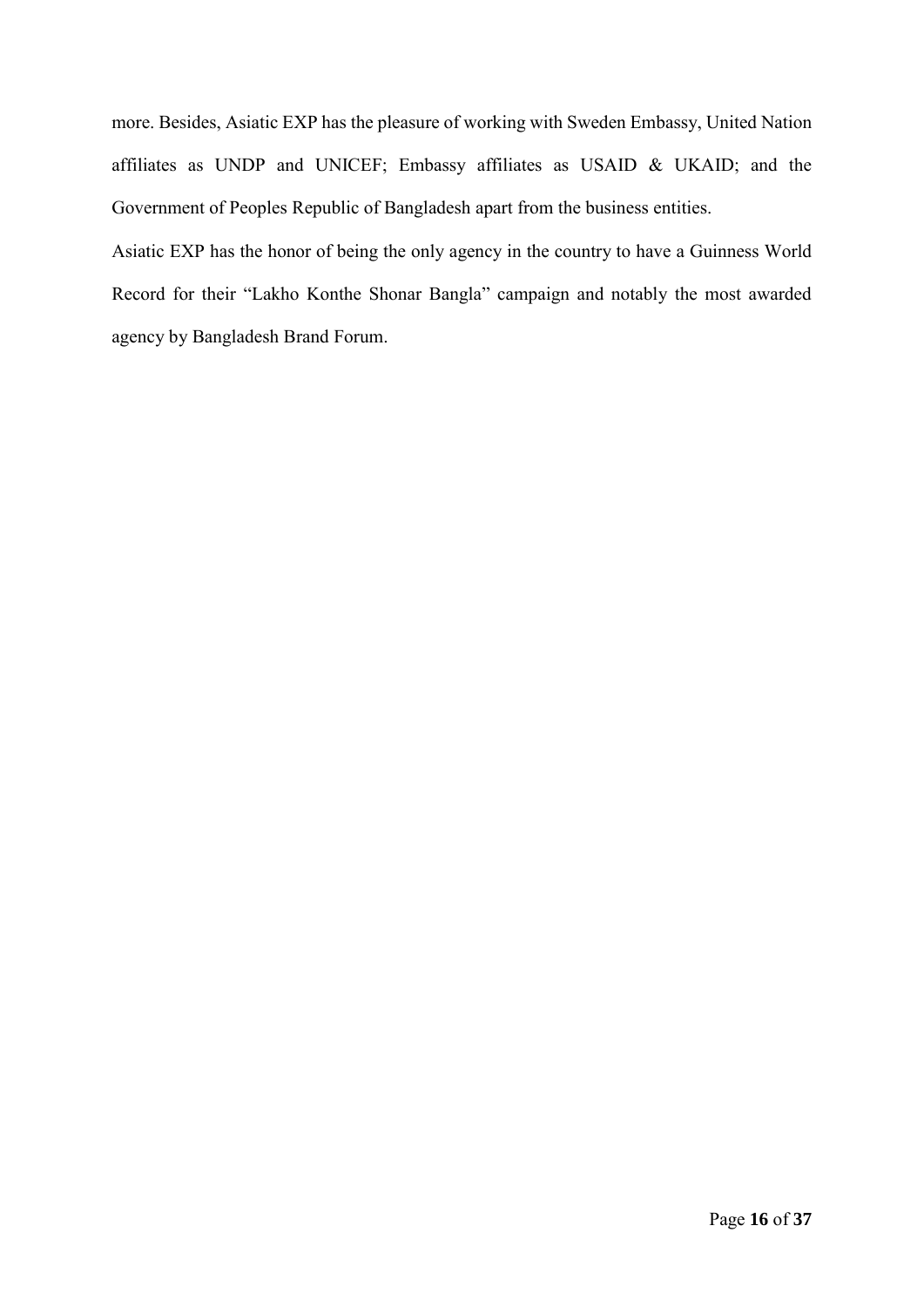# <span id="page-16-0"></span>Asiatic EXP Hierarchy:



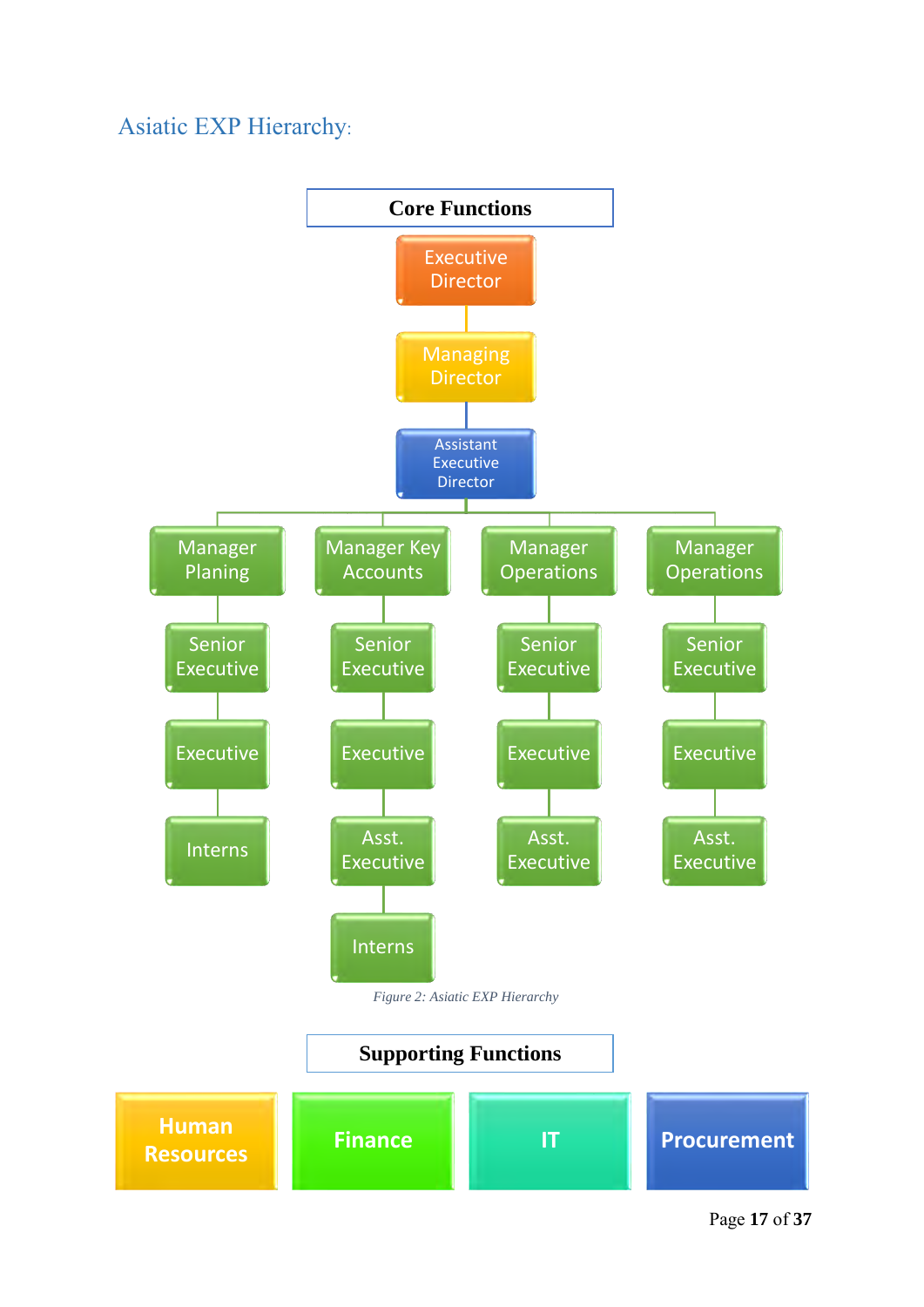# <span id="page-17-0"></span>SWOT Analysis

In the BTL communication arena of Bangladesh, Asiatic EXP is without a doubt the market leader. However, as any other firm, it has is strengths & weaknesses as well as may pursue a few opportunities there for the taking and be cautious of threats that might undermine them. These factors are stated below.



*Figure 3: SWOT Analysis*

# <span id="page-17-1"></span>**STRENGTH**

**Brand Value**: The sheer power of brand perception of the entire Asiatic group along with its tie with JWT is undoubtedly the biggest strength of this firm. Being the oldest & the largest agency in this regard, their brand value keeps on increasing in the industry clouding out the rest.

**Operational Scale:** One of the major strengths of this firm is its vast operational scale and its diversity that helped them to achieve greatness in this arena.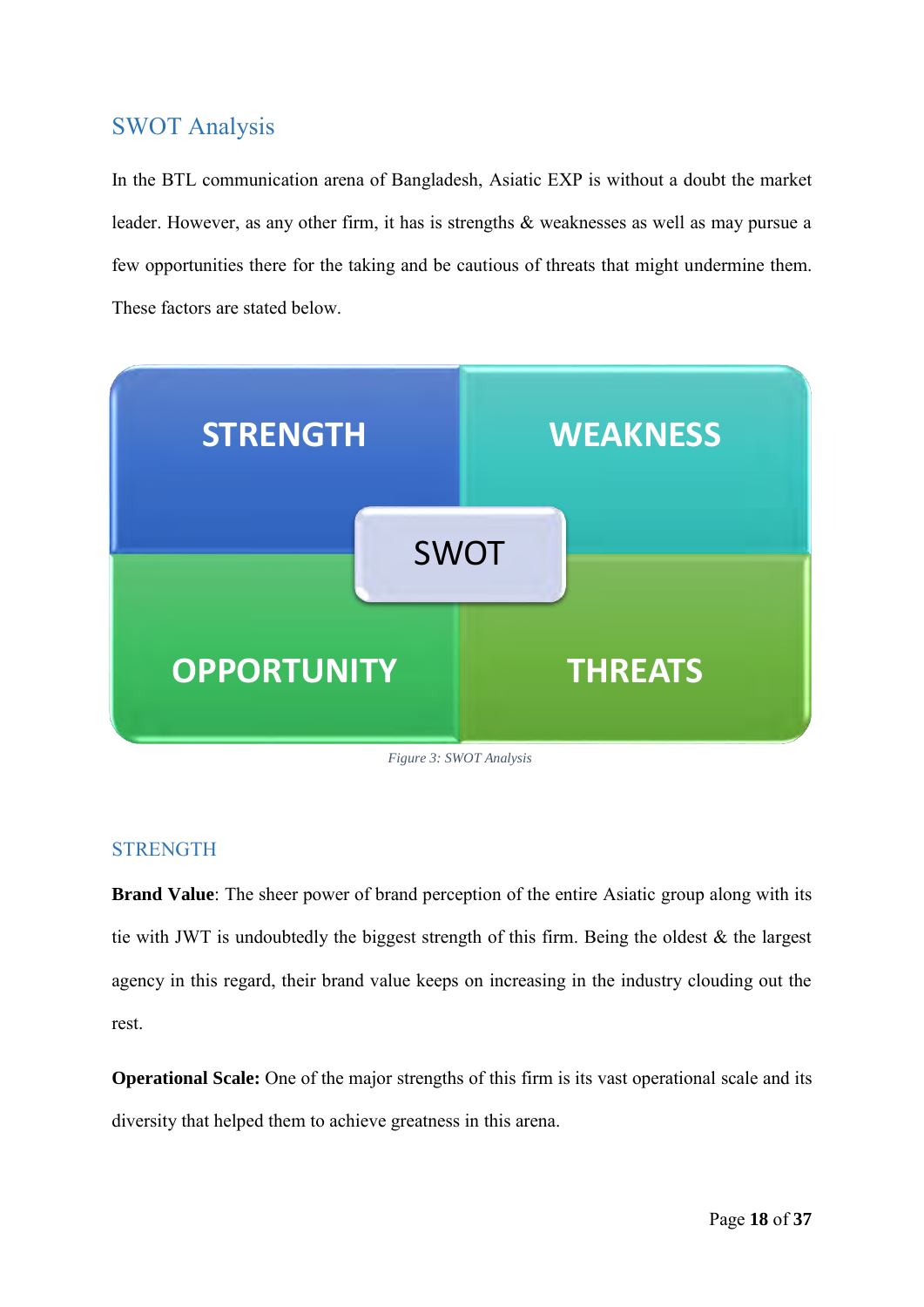**Awards:** The various achievements & awards received from international and national entities for their flawless executions has become another major strength of Asiatic EXP.

**Diversely talented workforce:** The workforce of the firm though short in number in comparison to the workload, is immensely talented & efficient which works in the favor of the firm in the industry.

#### <span id="page-18-0"></span>**WEAKNESS**

**Lack of Manpower:** With the vast amount of projects that the workforce undergo, the number of people per project are low which ultimately drains out the existing manpower's abilities.

### <span id="page-18-1"></span>**OPPORTUNITY**

**Undertaking more projects owned by firm itself:** As a showcasing of the executional power the firm should undertake more projects owned by the firm itself and not only wait for briefs to come from clients, especially after the immense success of "Lakho Konthe Shonar Bangla".

### <span id="page-18-2"></span>**THREATS**

**Competitors:** Though Asiatic EXP enjoys being the market leader in this area, there is always the risk of competitors taking the opportunity to take them out if they become complacent with all that they have achieved till date.

**Political Factors:** The fickle nature of our countries political environment always poses a risk factor to agencies such as these.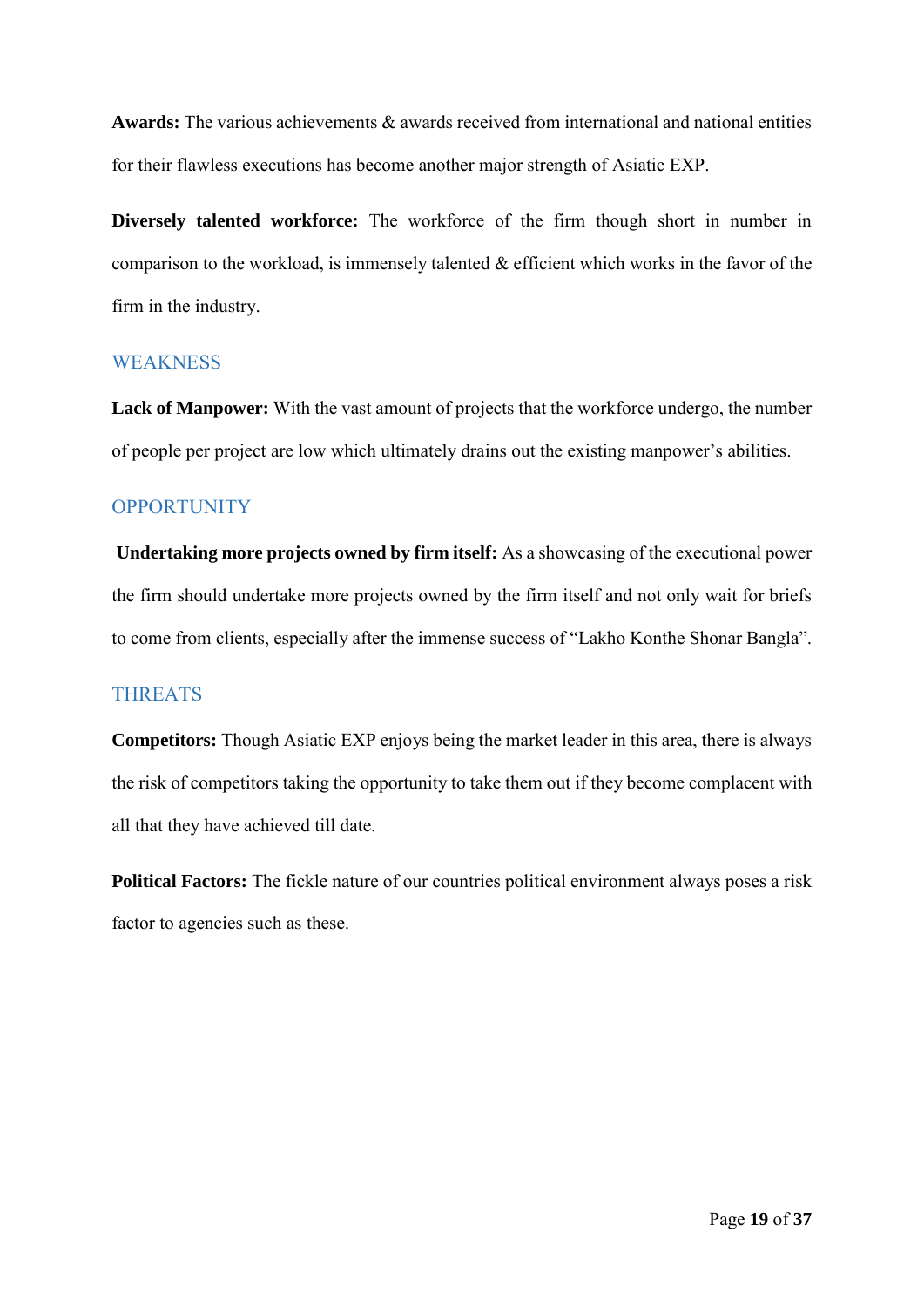# <span id="page-19-0"></span>Job Description

As an intern, I worked under client service. Being on Client service department, my duties was to communicate with the clients and manage third party vendor to get the job done. I was assigned for the projects named as Facebook Brand Ambassadorship Campaign. The client was Facebook itself.

### <span id="page-19-1"></span>Specific responsibilities of the jobs

Normally Asiatic EXP at first get case brief from its client's majority of times in oral form then in written documents. Corporate Clients case brief is more presentation oriented and developed with its own communication and marketing team. Here Asiatic gets the brief from the Facebook authority via email as well as video conferences.

#### **The job responsibility covers**

- Getting brief from clients
- Make a checklist for job to do
- **Make a proposal with the planning team**
- **Pitch the proposal to the clients**
- Collect feedback and make negotiation
- Transfer the job to the Operation department as per budget clearance
- Follow up the activity

### <span id="page-19-2"></span>Critical observation and recommendation

The competition in the market is so high that everyone has to give their best to get any contract. My duties were much more supportive and not structured. I usually get instruction from my supervisor regarding clients demand and protocols. These days the job duties are not that much structure and do not have any specific duties. These have both positive and negative effects. Sometimes specific job duties can reduce the proper utilization of resource but can be helpful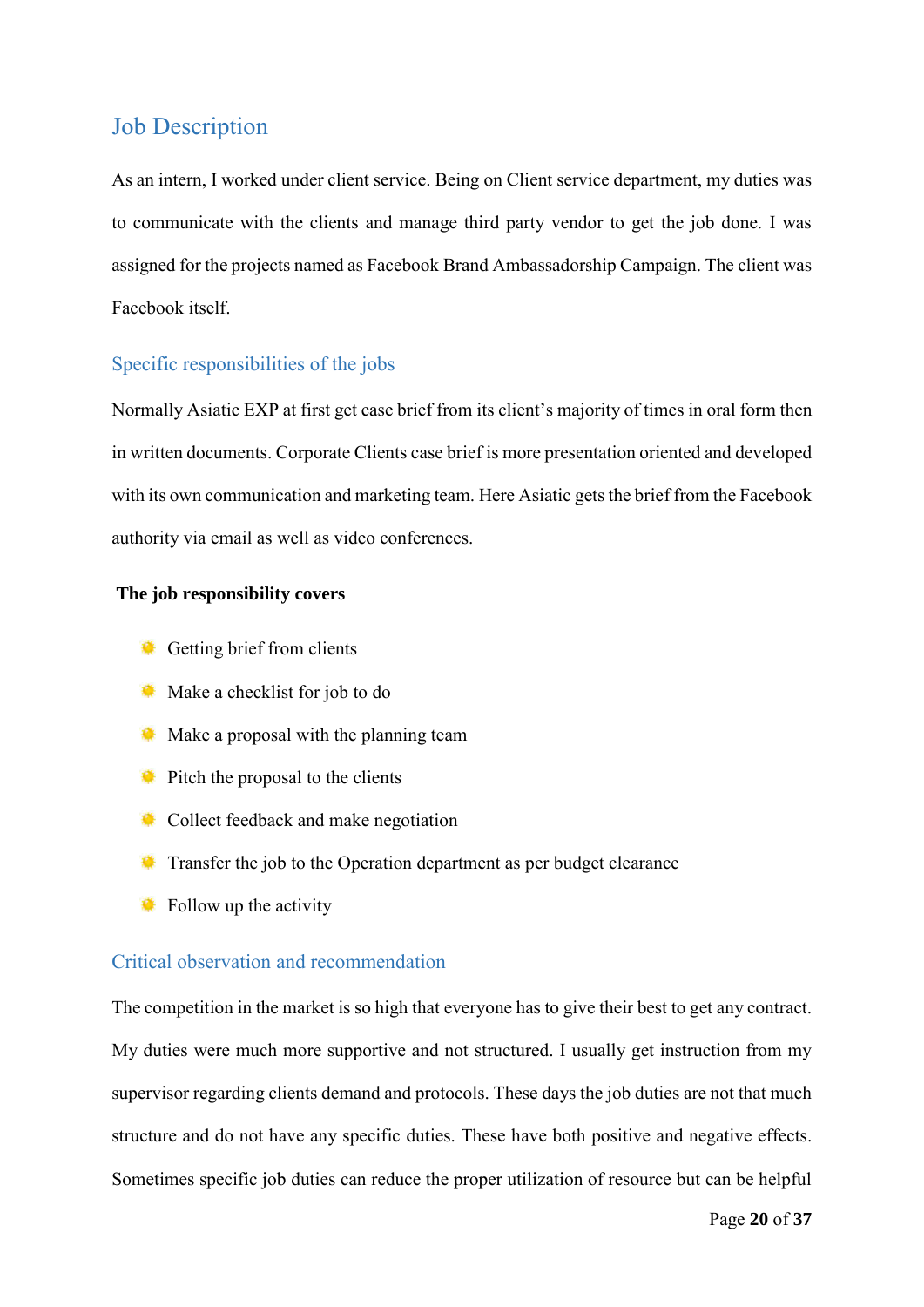to ensure the quality of the job. Else, undefined job duties can cause unexpected result and annihilation on jobs but sometimes it is good for organization if the resource used in proper way to get the job done.

What I feel, the organization's job duties should be defined and need more human resource to roll out the activity smoothly. Sometime the work pressure is so high that they need to outsource people to manage the situation.

## <span id="page-20-0"></span>Project Summary

To comply with academic requirement of getting theoretical knowledge, I applied in some institutions and from them Asiatic EXP has offered me to do so. Reporting to the Manager, the internship period has been started since 1st January, 2017. During my internship period I worked with Facebook Brand Ambassadorship Campaign. While working with this project the divisional head gave me a brief of the functions of the work. As I got the chance to work practically here, so I would like to describe my contribution to ASIATIC EXP.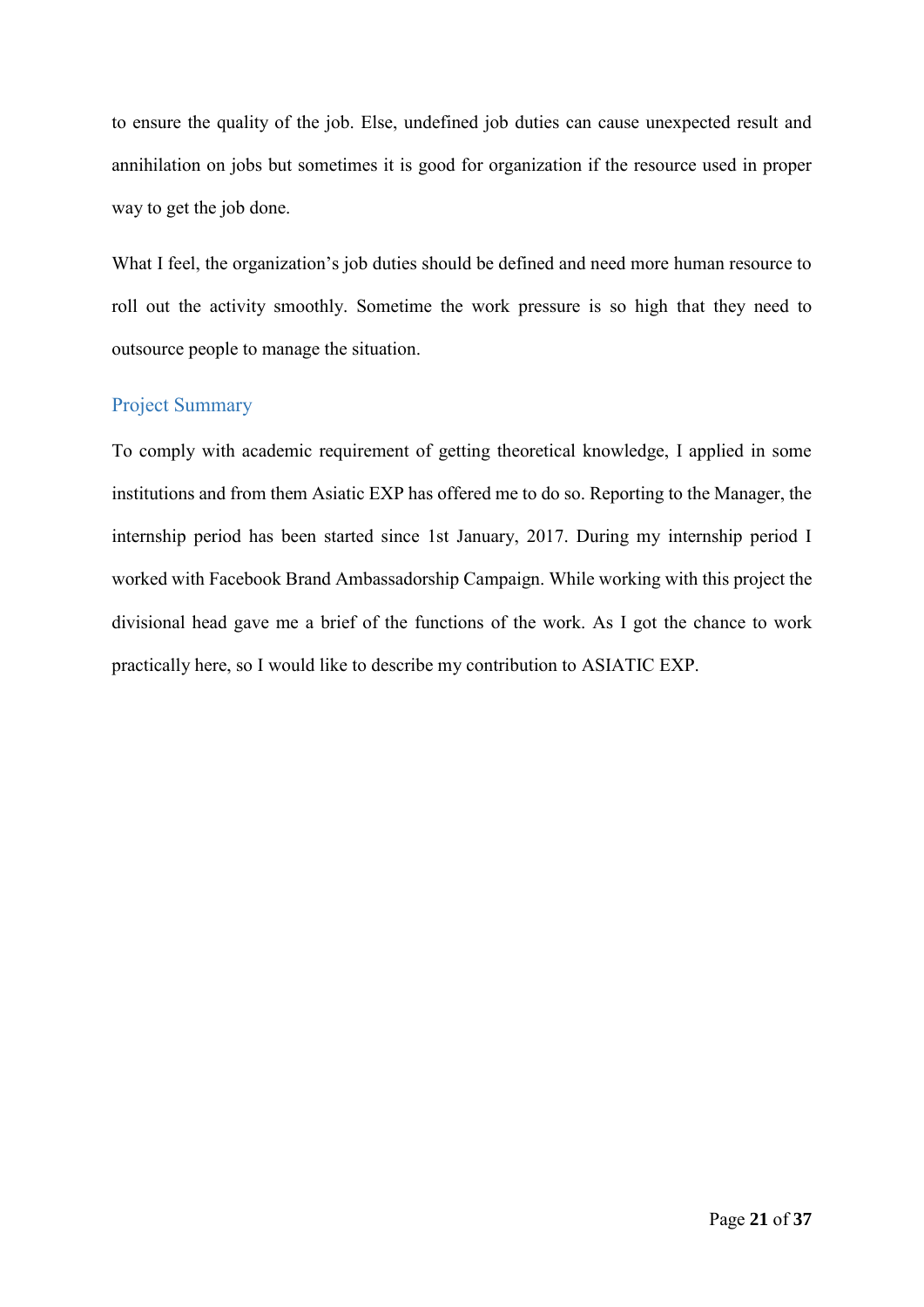# <span id="page-21-0"></span>Facebook Brand Ambassadorship Campaign:

Facebook Brand Ambassadorship Campaign is a project of Facebook. The main objective of this project was create awareness among the targeted group who do not know how to use Facebook and why to use it. This awareness was created by Facebook Brand Ambassadors.

Facebook Brand Ambassadors was some of the local students of targeted area who were trained accordingly to let the target group know about Facebook.

## <span id="page-21-1"></span>Campaign modality

The modality of the campaign was to create awareness about Facebook to the local people by the local brand ambassadors. The targeted group was mainly the rural people who has an android mobile phone but no Facebook account with their phone. Those brand ambassadors was maintained one to one communication with the targeted people. And opened a new Facebook account for them.

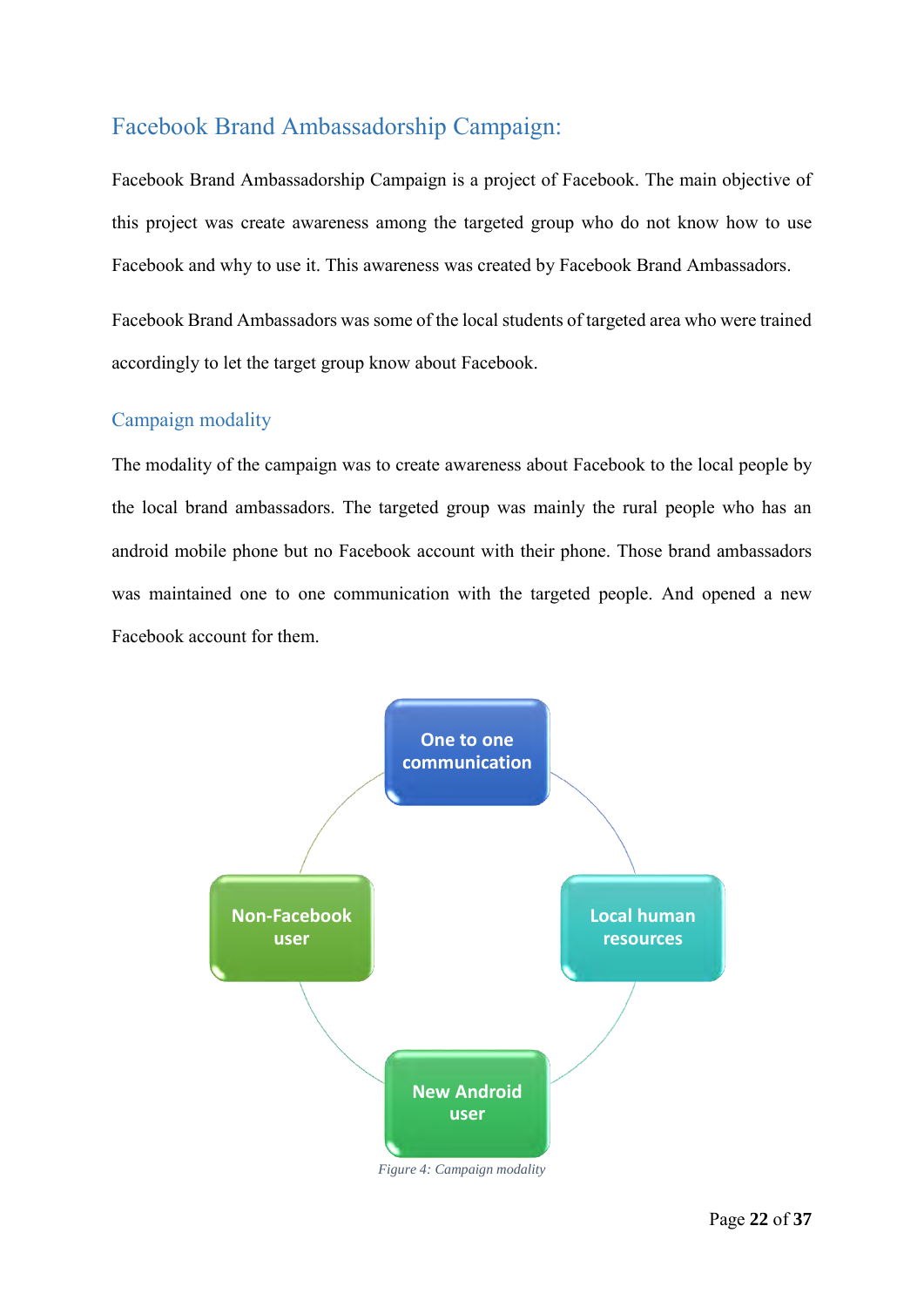# <span id="page-22-0"></span>Target Group



*Figure 5: Target Group*

The target group for this campaign was new Android phone user who do not use Facebook. It is a dream of Mark Zuckerberg (Chief Executive Officer of Facebook) that every corner of the whole world, every human will be connected by Facebook one day. As a part of fulfilling that dream, we choose our target group as them.

People in rural area, nowadays, buying new Android smartphones for themselves. They use their phone mainly for phone calls and watching video songs. Our main target was those people to let them know about Facebook and how to use it. We found a lot of aged people to open a new Facebook account.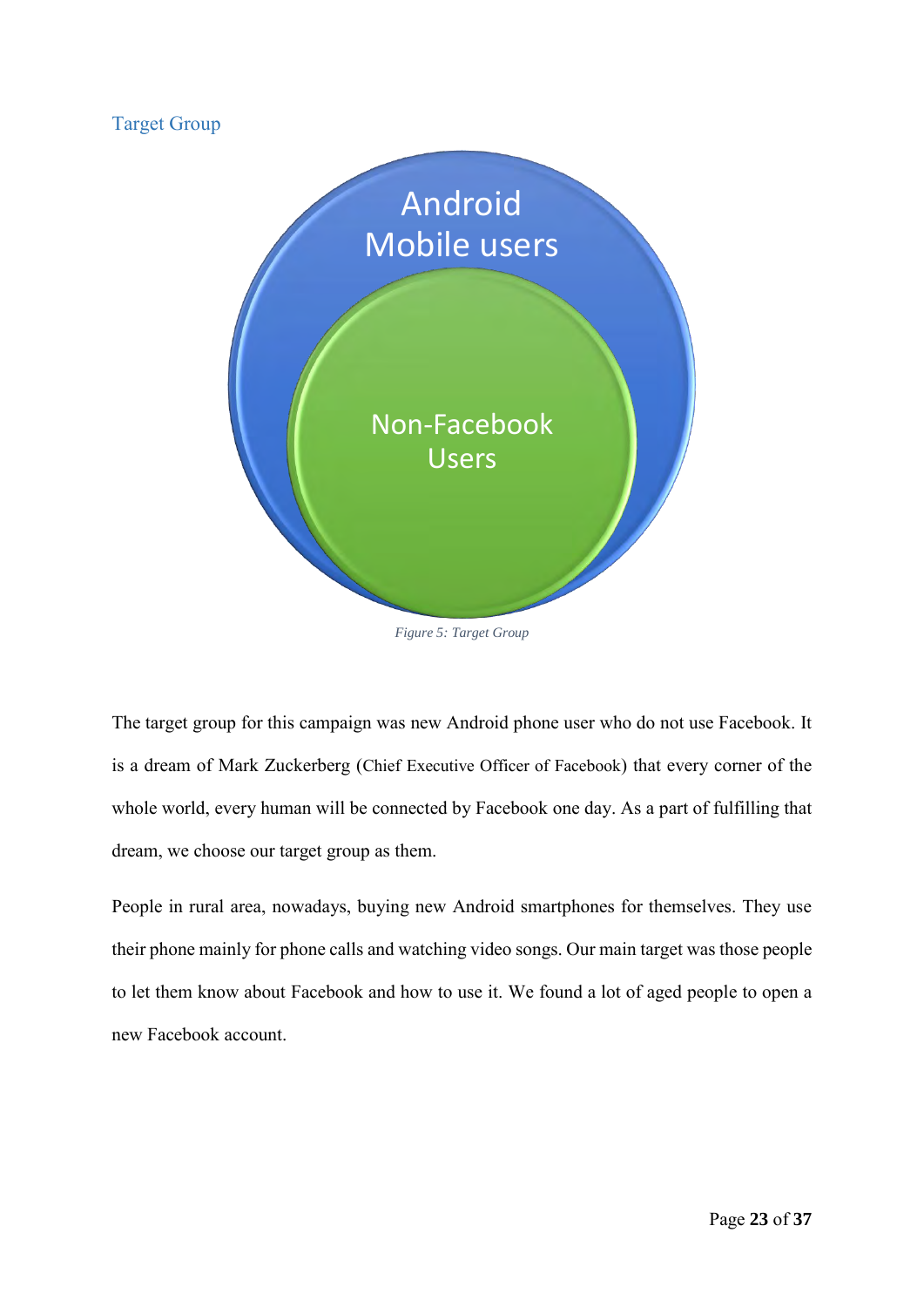# <span id="page-23-0"></span>Covered Area

The entire campaign was covered 2 different zone

- Rajshahi Zone 虄
- 虄 Bogra Zone

In these 2 zone we covered 10 districts and among those 10 districts 56 thanas were the actual covered area. On that area, the households, villagers, farmers were the most targeted audience there.



<span id="page-23-1"></span>*Figure 6: Working Area*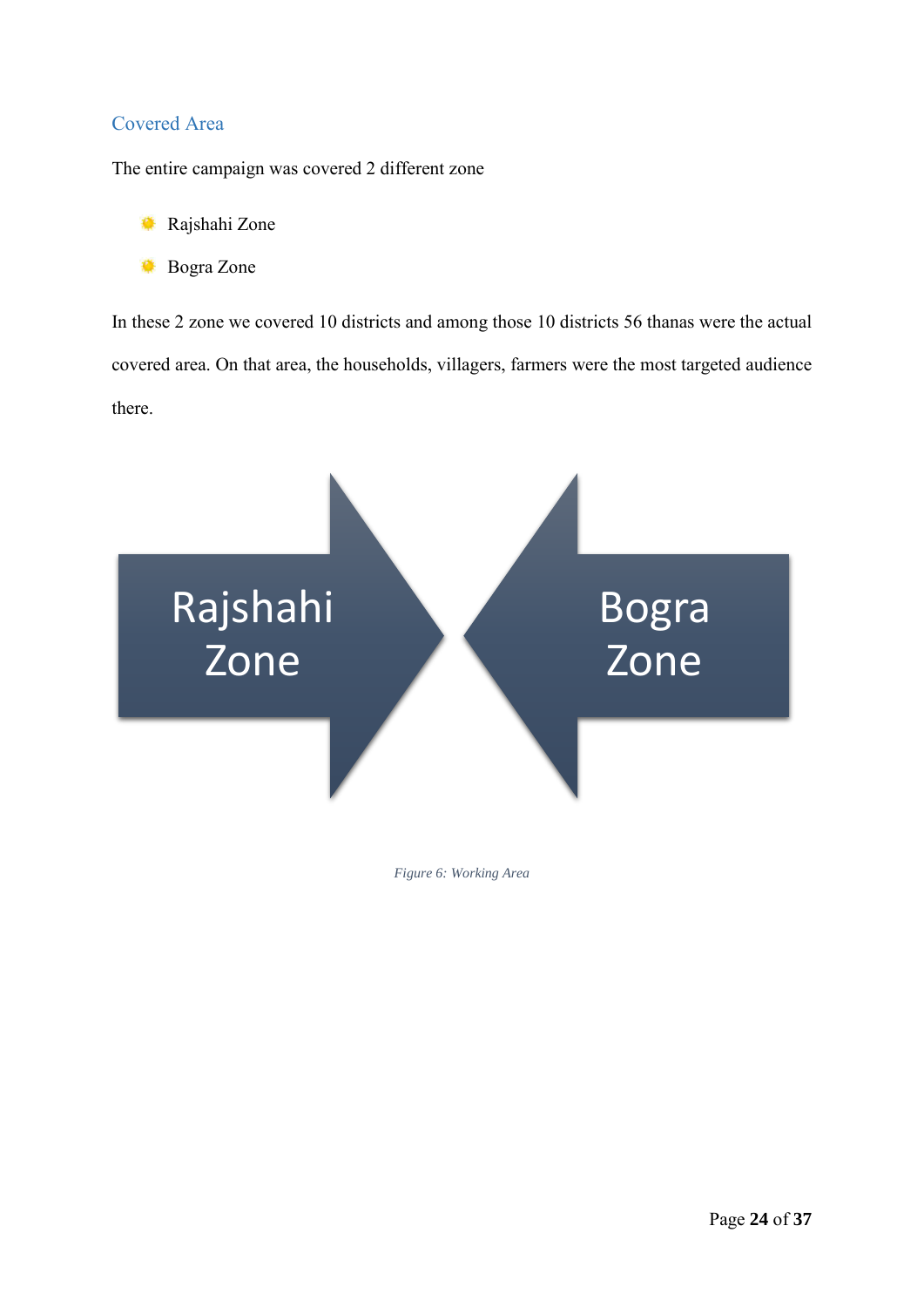# <span id="page-24-0"></span>Operation Process



*Figure 7: Operation Process*

The operation process will follow the process from Brand Ambassadors Recruitment to the reporting at the last.

## **Brand Ambassadors Recruitment**

At the beginning the process of recruitment starts. Asiatic recruitment team fined the Brand Ambassadors from local area of working. The reason behind this was, local BA will only be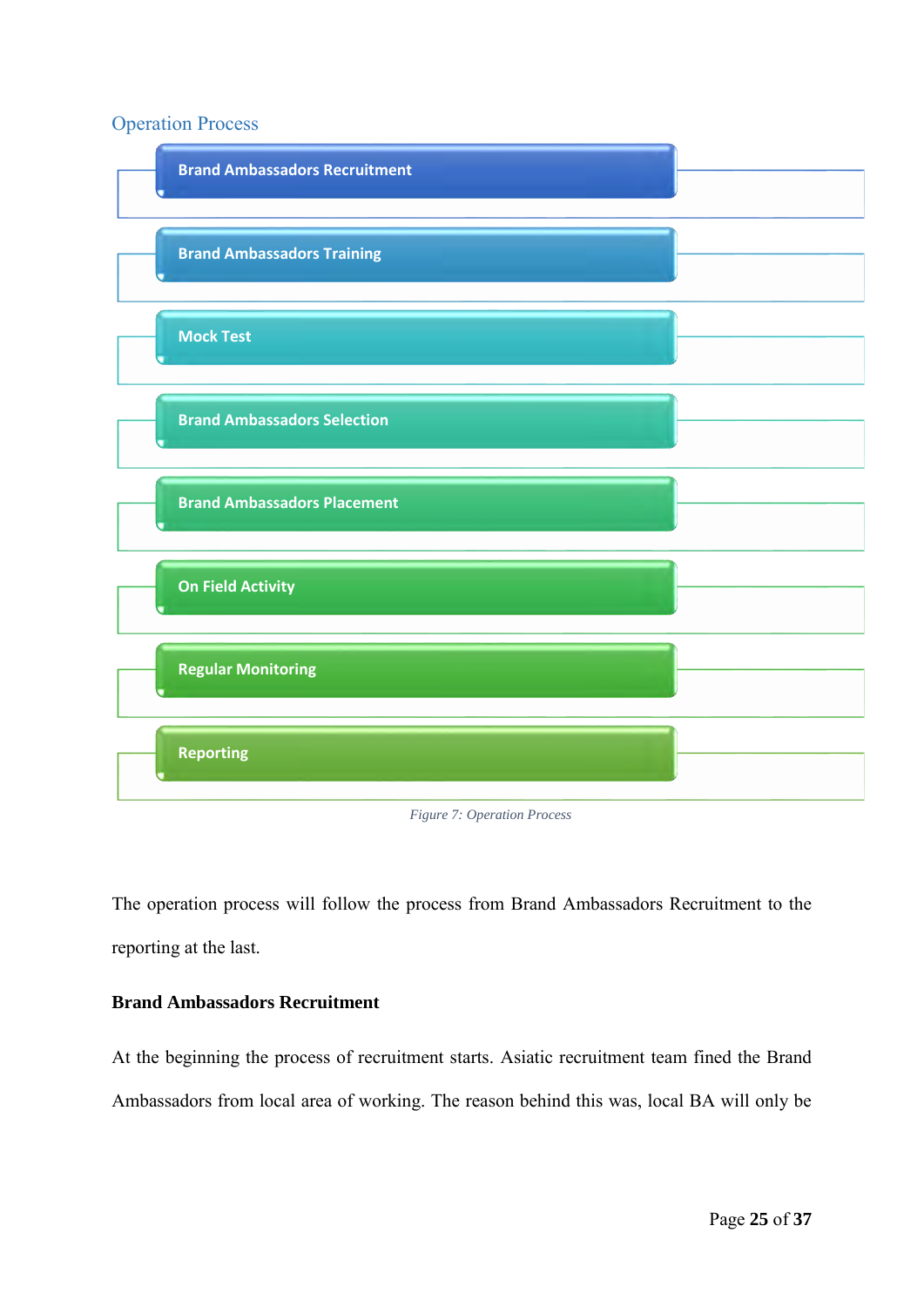able to understand the mentality of the local people. It was a good decision for us. Because this local BA found the real targeted customers.

### **Brand Ambassadors Training**

It was very crucial think to do for us. We had to train all the BA according to our requirement. Our team trained them what should be the approach to the audience, how to talk with them, what should they let them know about Facebook and all.



*Figure 8: Image of training*

#### **Mock Test**

After the training, a Mock test was taken to select the final BA.

### **Brand Ambassadors Selection**

After all the above work done, The Brand

Ambassadors Selection had been done. Then selected Brand Ambassadors (BA) was provided costume and cap for on field activity.

### **Brand Ambassadors Placement**

It was another crucial task to do for the team. Right BA in right place placement was quiet difficult, as far I understood. But this task was successfully done by Asiatic team with the help of their previous experience.



*Figure 9: Mock Test*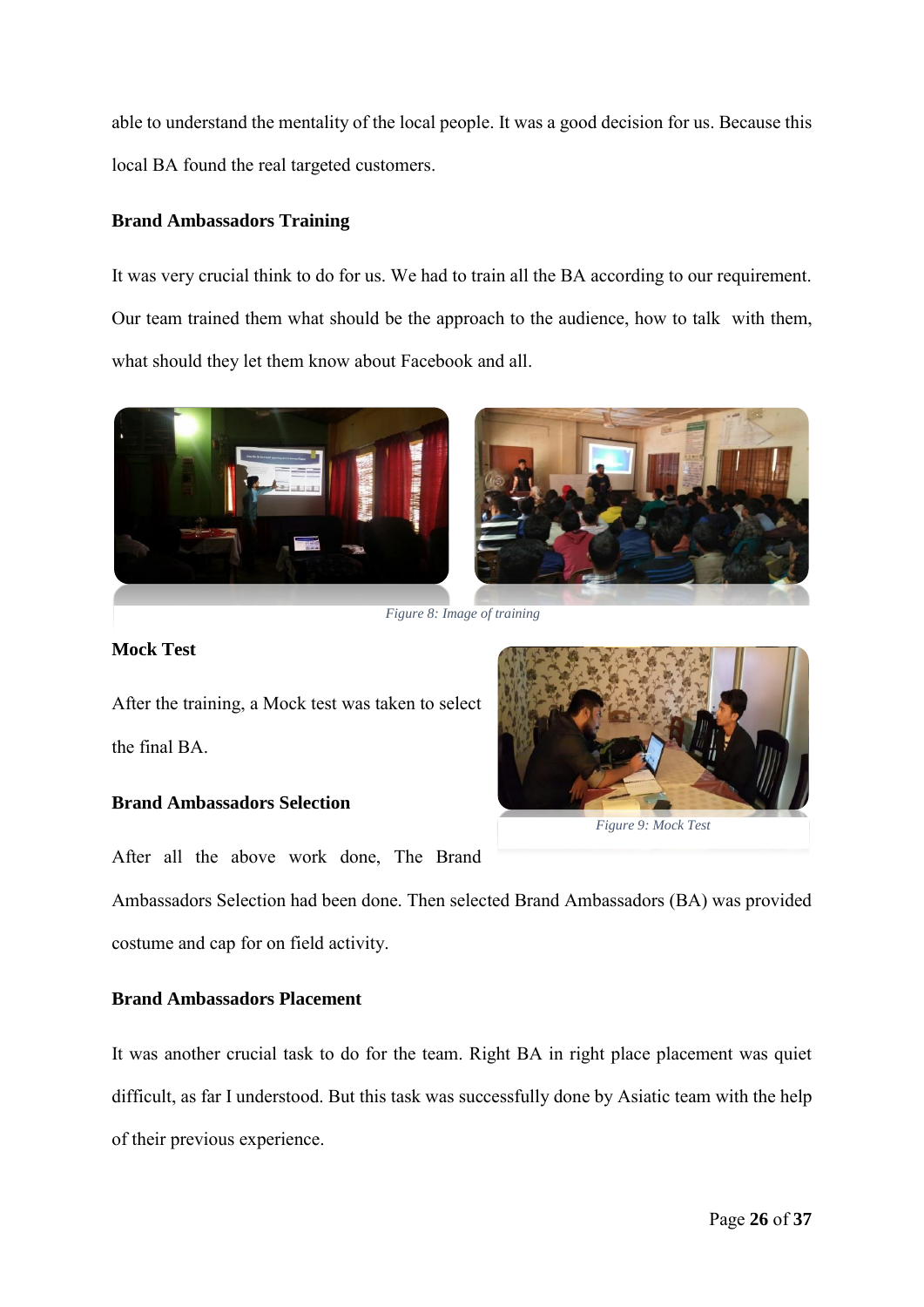## **On Field Activity**



#### *Figure 10: On Field Activity*

<span id="page-26-0"></span>The day, when the campaign started, all the brand ambassadors divided into some teams  $\&$ those teams go for different location. Each team contained 6 members. They search for the target audience and then let them know about Facebook and opened an account for them.

#### **Regular Monitoring**

For those brand ambassadors, there was a team leader who monitored all the activities of them. There were Zone coordinators who monitor the team leader as well.

### **Reporting**

To make sure the availability of the actual and accurate report of how many account created by those brand ambassadors, there were three ways of reporting.

- **Brand Ambassador had to report their newly opened account information to the Micro-**Site (a website created for reporting of them) instantly. The central team monitored the Micro-site report instantly.
- **Brand Ambassador had to report to their team leader, the team leader reported to the** zone coordinator and the zone coordinator had to report to the central coordinator.
- **Facebook authority itself send a report in every week from their end as well.**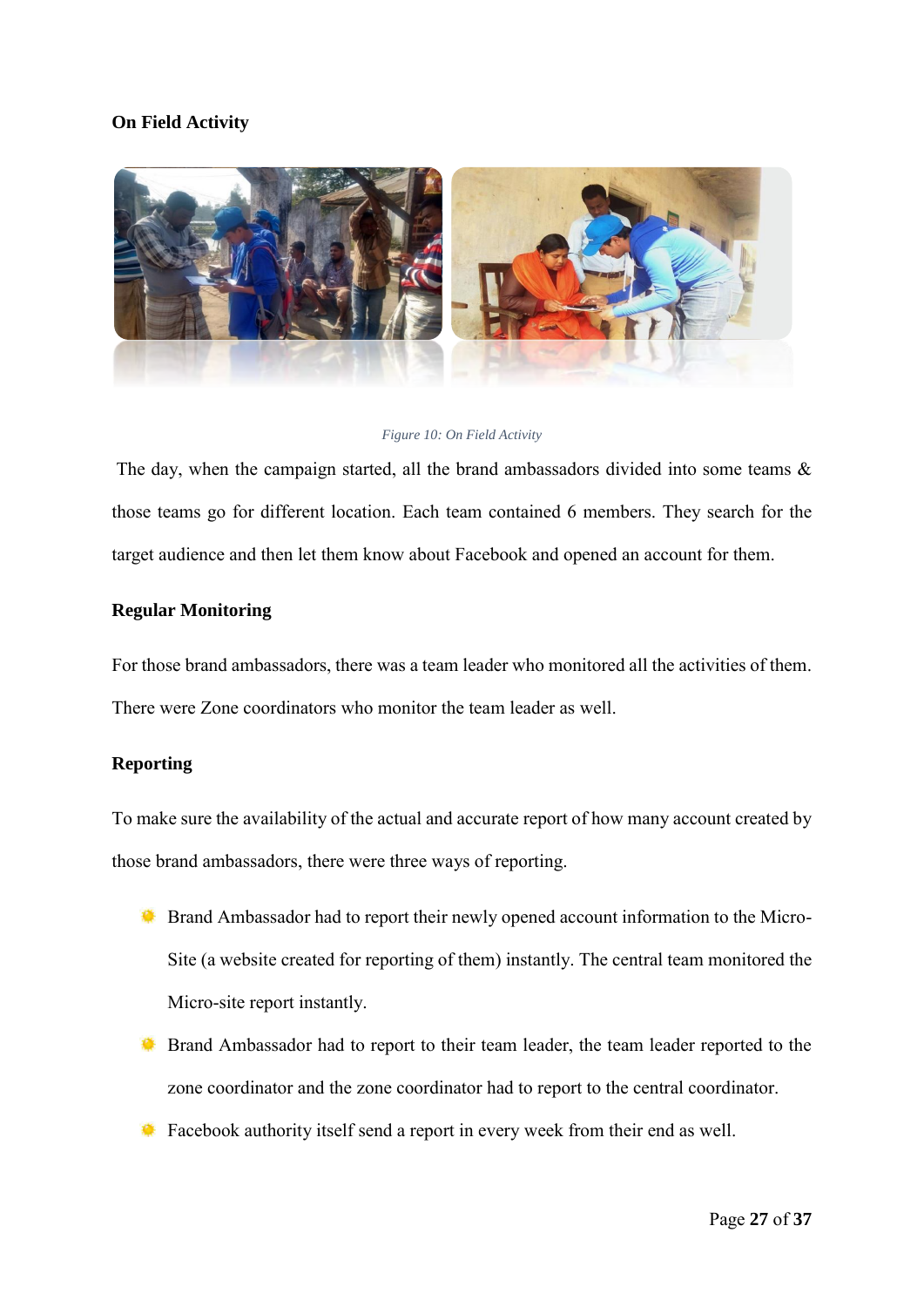It was not very easy task to cross check all the reports. But this task was done to get the best output from the task.



<span id="page-27-0"></span>*Figure 11: Team Structure*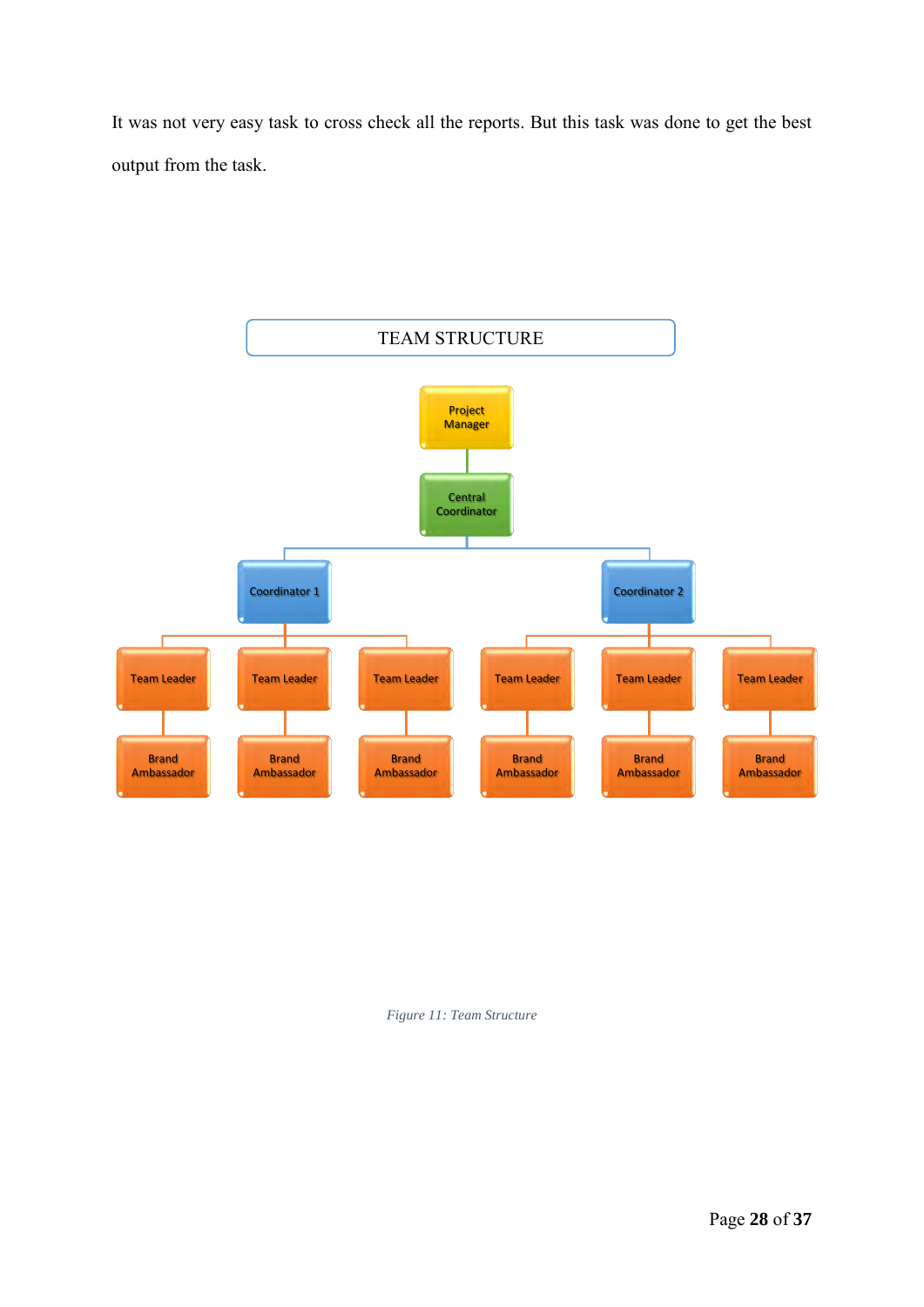# <span id="page-28-0"></span>Summary of the Campaign

We decided the campaign area into two zone. One was Bogra Zone and another one was Rajshahi Zone. We had chosen 5 districts in each zone and total 56 thanas.

| <b>Total Coverage</b>             |                |
|-----------------------------------|----------------|
| Zone                              | $\overline{2}$ |
| <b>District</b>                   | 10             |
| <b>Thana</b>                      | 56             |
| <b>No of Brand Ambassadors</b>    | 345            |
| <b>Total No. of team</b>          | 56             |
| No. Of Brand Ambassadors per team | 6              |

#### <span id="page-28-1"></span>*Figure 12: Coverage Table*

In total 345 Brand Ambassadors worked in those 56 thanas to let people know about Facebook and how to use it.

We got a target of 56 thanas as our coverage targeted area and among them we covered 100% area according to clients demand.



*Figure 13: Area Achievement Summary*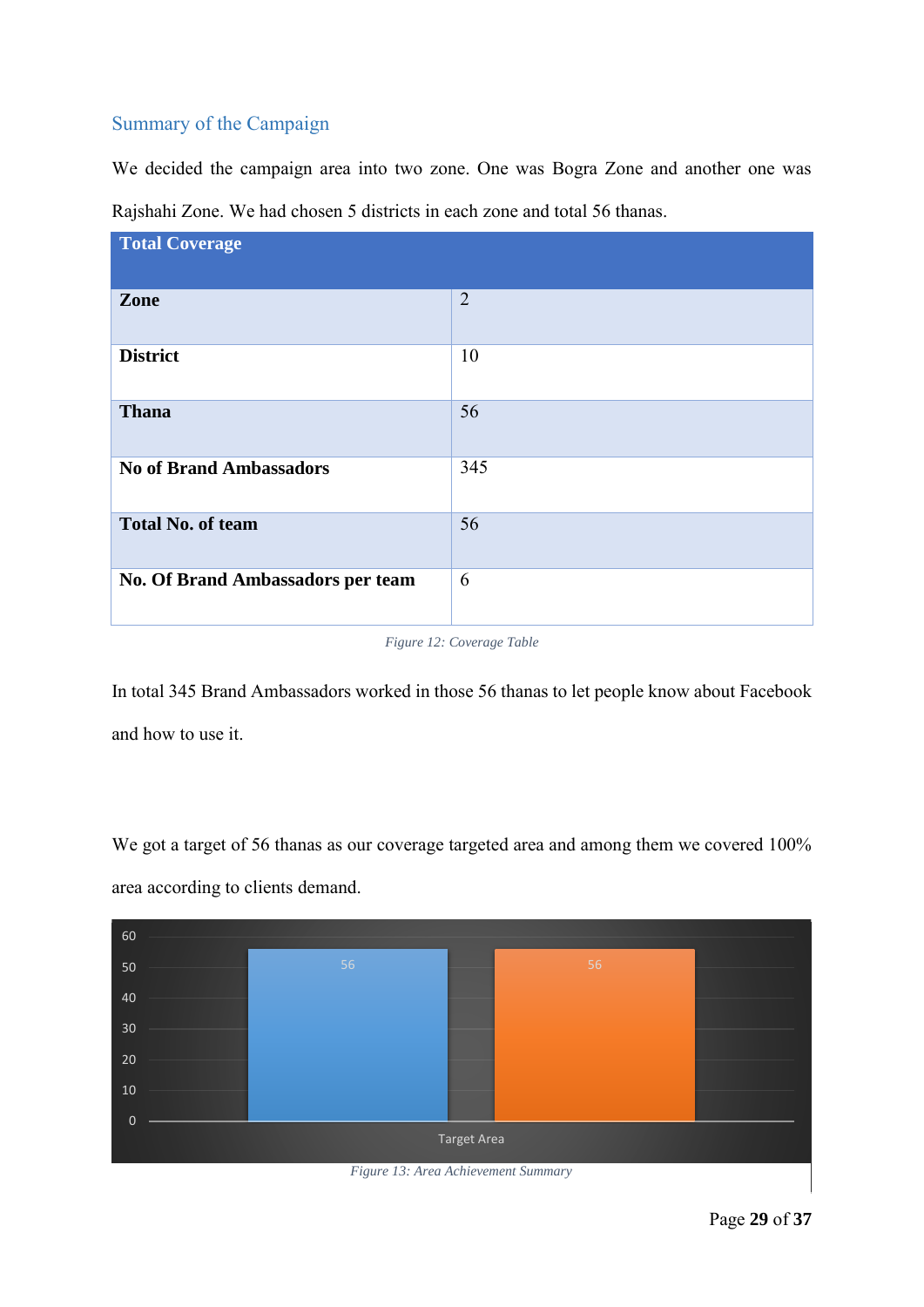

*Figure 14: No. of Accounts Achievement*

Facebook asked us for 100,000 new accounts. But at the end of the Campaign, we found that we had created 99,880 new account in Facebook.

It made Facebook happy and they are thinking of doing the same thing in some other parts of Bangladesh.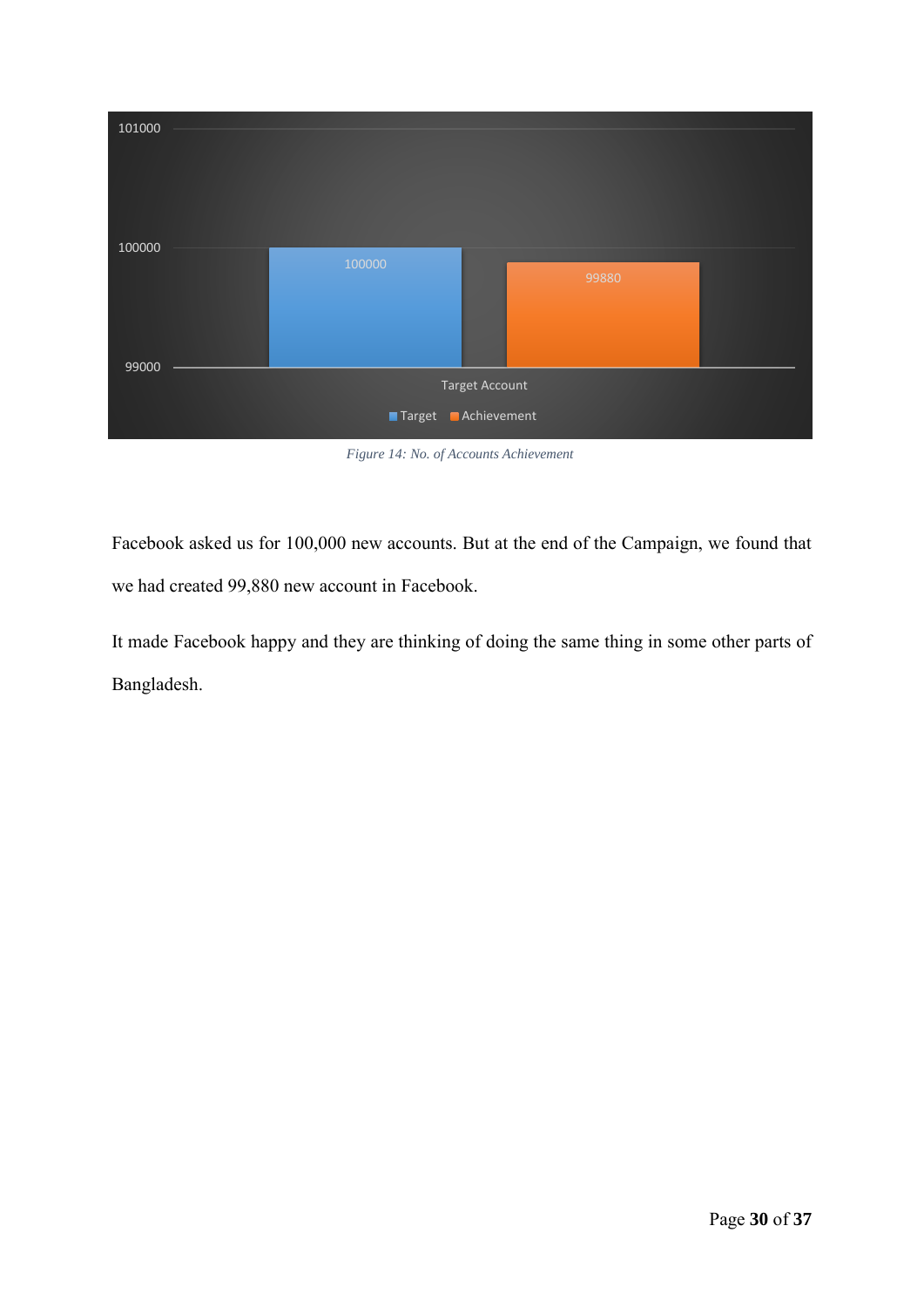# <span id="page-30-0"></span>Satisfaction of client

#### **Office works**

Our main target was to make the work done properly and definitely make our client (Facebook) satisfied with the result.

It was not an easy task at all to satisfying client in all the way they wants. But in this project, we did it!

Our target was to create 1,00,000 new Facebook account in different area. But we created 99,880 accounts at the end of the activation campaign.

To make our client satisfied, we tried our level best. Our Brand Ambassador had to report their newly opened account information to the Micro-Site (a website created for reporting of them) instantly. The central team monitored the Micro-site report instantly. On the other hand, Brand Ambassador had to report to their team leader, the team leader reported to the zone coordinator and the zone coordinator had to report to the central coordinator. Than we recheck the report of central coordinator & Micro site so that no reporting error occurs.



#### *Figure 15: Clients Reporting Module*

<span id="page-30-1"></span>Every day we send a summary of the works so that client can easily understand the level of effort we provided to make them satisfied. Our client got satisfied from than and decided to provide another report from their end so that we can work more properly.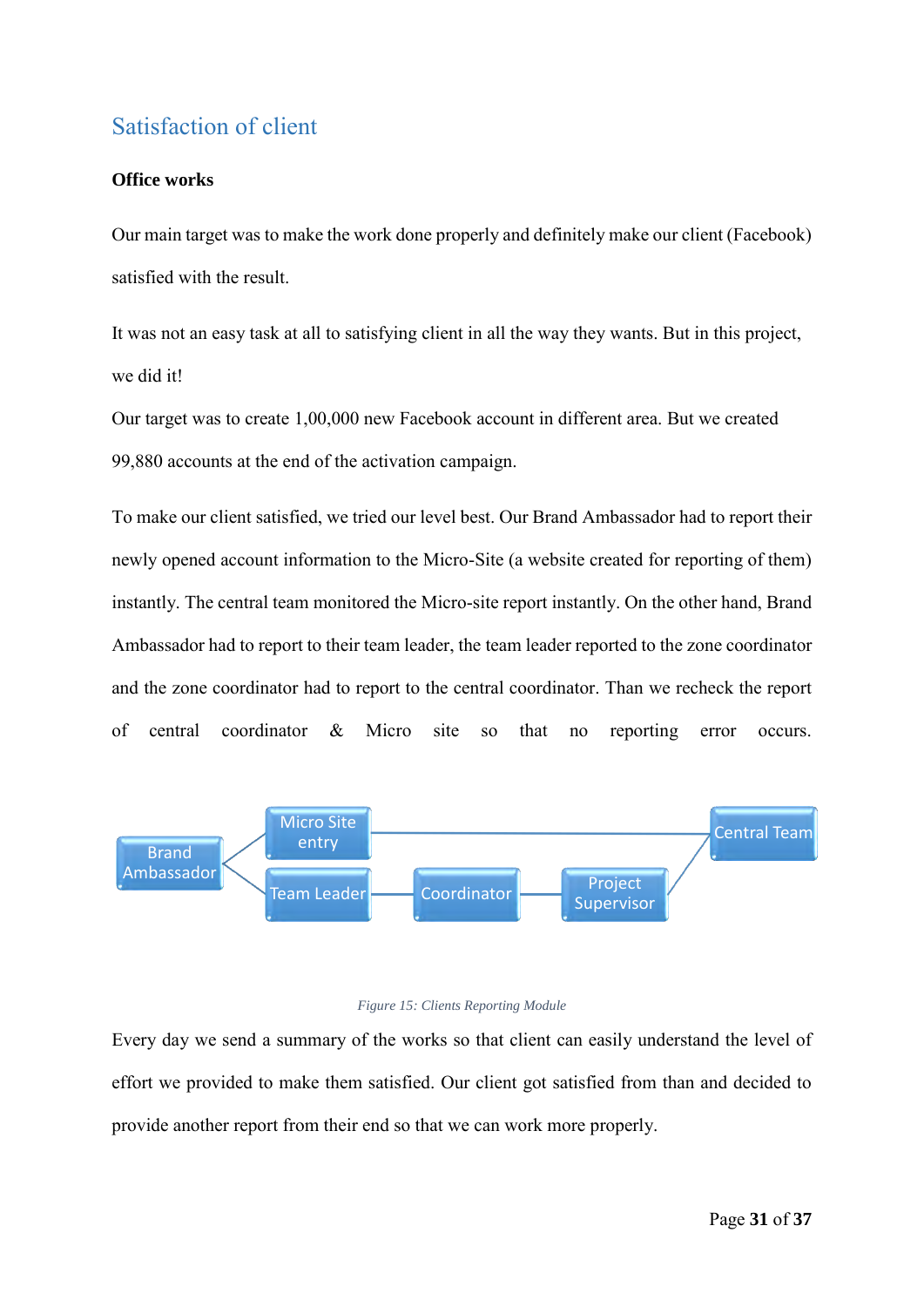### **Field Visit**

To know whether the work was doing properly or not, our central team send me along with one of my seniors to visit Bogra district. We visited several villages where those works were running. There we found some problem with finding a real targeted customers. Our Brand Ambassadors were working hard to find a real target sometimes.

After the field visit, we let our client know about the detail procedures and invite them to come and visit us to see the actual scenario.

Facebook send a team of 5 members to visit our campaign. They came and visit different campaign area and also tested different type of foods of Bangladesh.

At the end of the whole campaign, we got an email from Facebook team coordinator with full of gratitude and satisfactions.

I quoted the email body bellow:

"Dear Aftab (and team),

Many thanks for the wonderful hospitality and spending the two days with us. It was a good learning experience. We enjoyed seeing the Northern region. And the biryani.

I was impressed by the quality of the agents .. they were clearly well trained and motivated. It seems some good work has been done and the results are clear in the numbers.

We'll write up some notes and add next steps. I'm going to discuss the next phase of work internally with the team this week in California.

Cheers, Phil"

*Figure 16: Gratitude Email*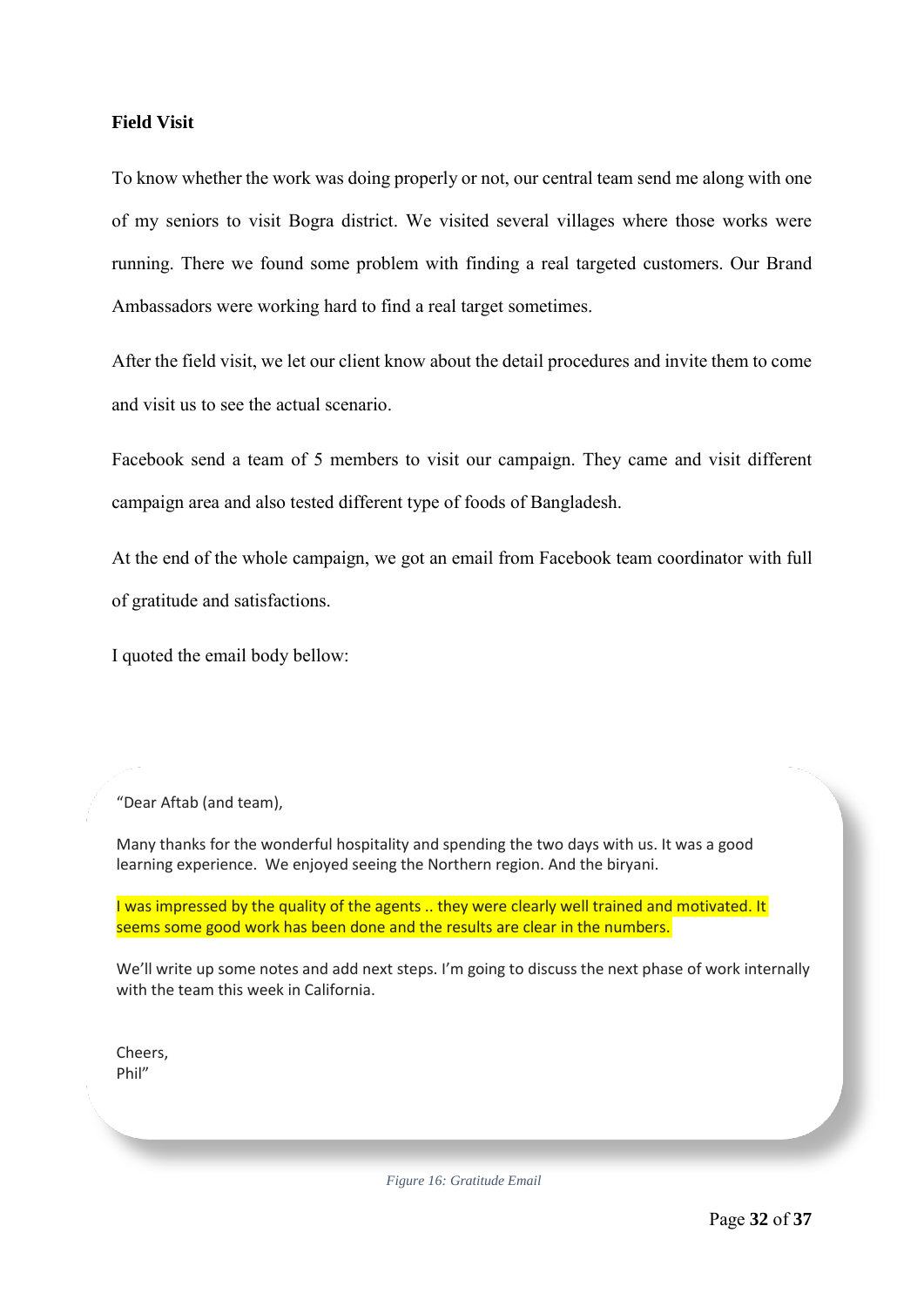# <span id="page-32-0"></span>Limitations of the Study:

- Absence of time had a major impact in compelling me from this activation to collect more data; in addition I was not prepared to concentrate the present data at more prominent profundity.
- As I was just prepared with few analytics those are said, so I was not ready to join advance more investigation that are not said here
- **Con the other hand it is not possible to implement all my educational knowledge in only** 3 months of internship period.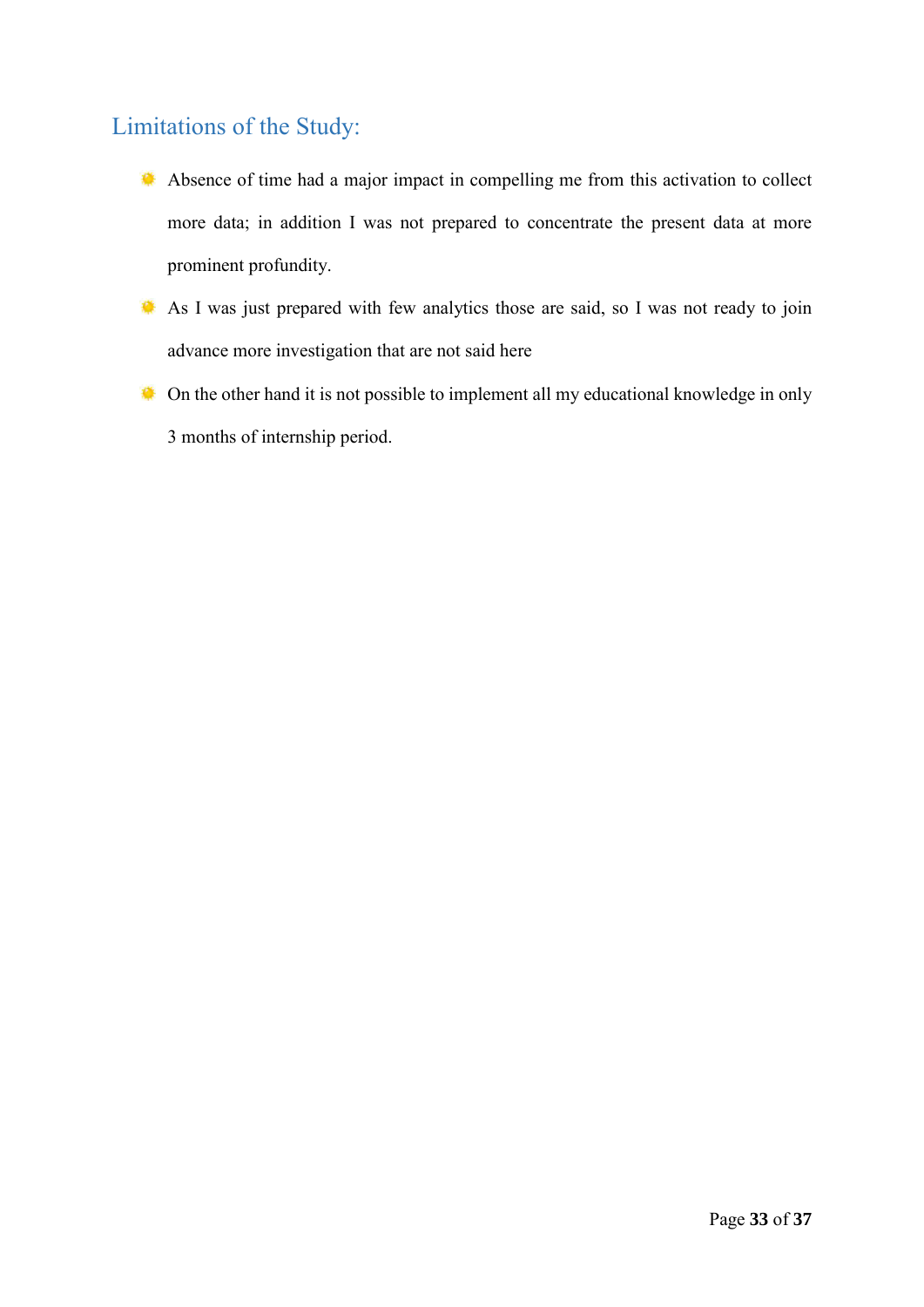# <span id="page-33-0"></span>Findings

While doing the project in my internship period, I came up with the following findings after the above mentioned analysis.

- It is almost impossible to find an android smartphone user who do not have a Facebook account.
- **Brand Ambassadors sometimes do some unethical works while doing this campaign.** For example, they open another Facebook account to an old Facebook user to fulfill their daily target.
- Some Brand Ambassadors go for work without proper training which causes a huge impact in the result of the campaign.
- Asiatic EXP needs to give them more training so that Brand Ambassadors can work more accurately.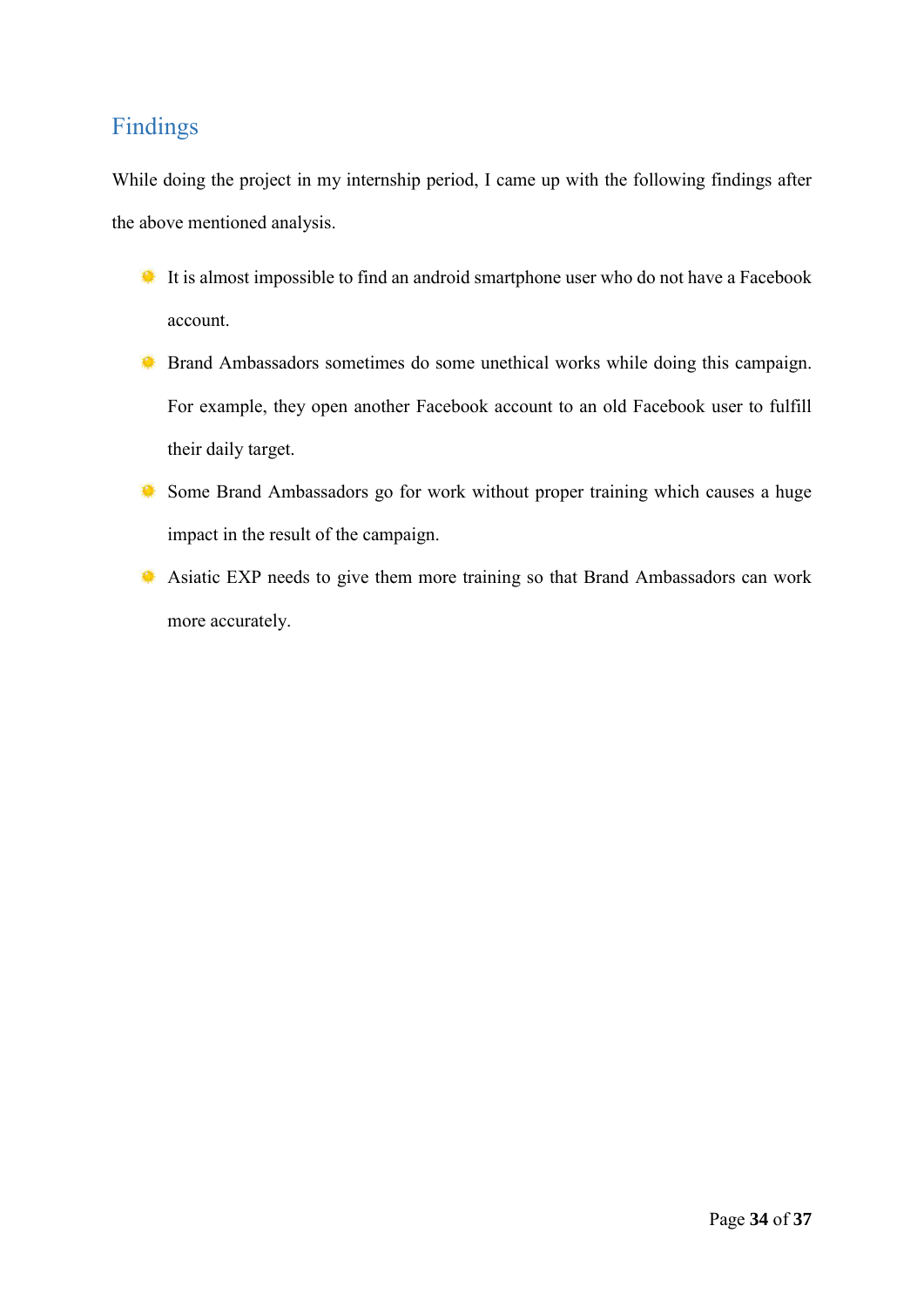# <span id="page-34-0"></span>Recommendation:

While doing my internship at Asiatic EXP, I observed the whole working process of the unit and came up with some recommendations which I would like to include and they are-

- ۰ There ought to be office of all the more training programs so that the employees get more learning.
- 森 There is less extent of advancements of the employees, so I think the extent of getting advancements ought to be expanded with a specific end goal to inspire workers.
- Ö Asiatic EXP has less number of CSR activities, I think they ought to build their CSR exercises. It would not exclusively be useful to the general population of the nation additionally for the organization itself.
- ۰ Asiatic EXP ought to offer transportation facilities to its employees.
- ۰ The working hour is from 10:30 am to 6:30 pm yet it frequently surpasses on account of work weight. This practice ought to be evaded.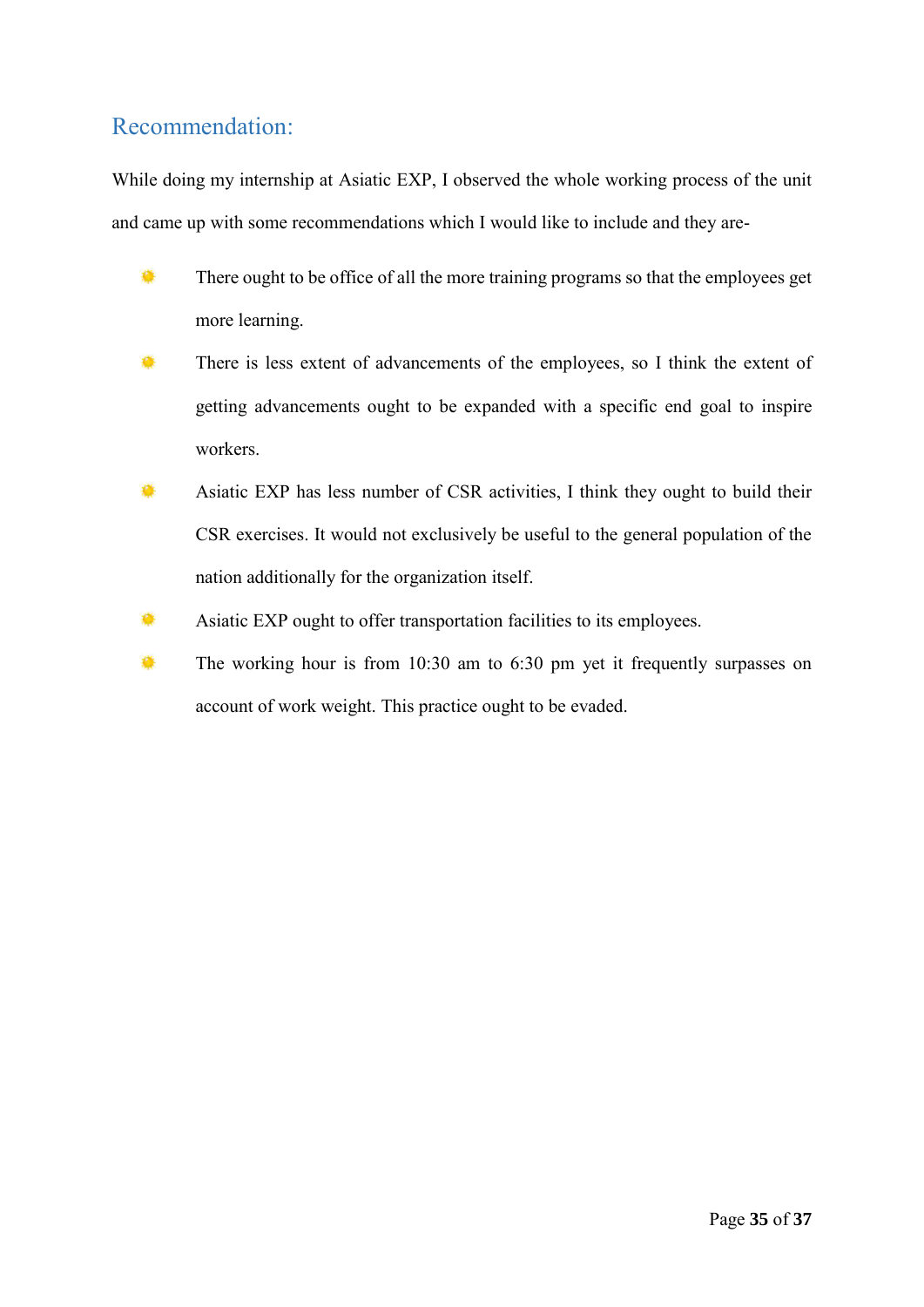# <span id="page-35-0"></span>Conclusion

Asiatic EXP is the largest BTL agency who runs in Bangladesh. Its stakeholders and achievement listing is and huge. The Experience I received in the works of my internship period was once dead valuable. I am definitely fortunate in conformity with Work together with worldwide brand certain namely Facebook hold been a lifestyles changing ride because me. For the Facebook Brand Ambassadorship Campaign I had in learned a lot. All it journey gave a perception in accordance with me.

I learned a lot about sensible ideas or enterprise business policies who I perform say in imitation of my tutorial learning's. All these skills so I have received via working three months, I may clearly carry because the relaxation regarding my career.